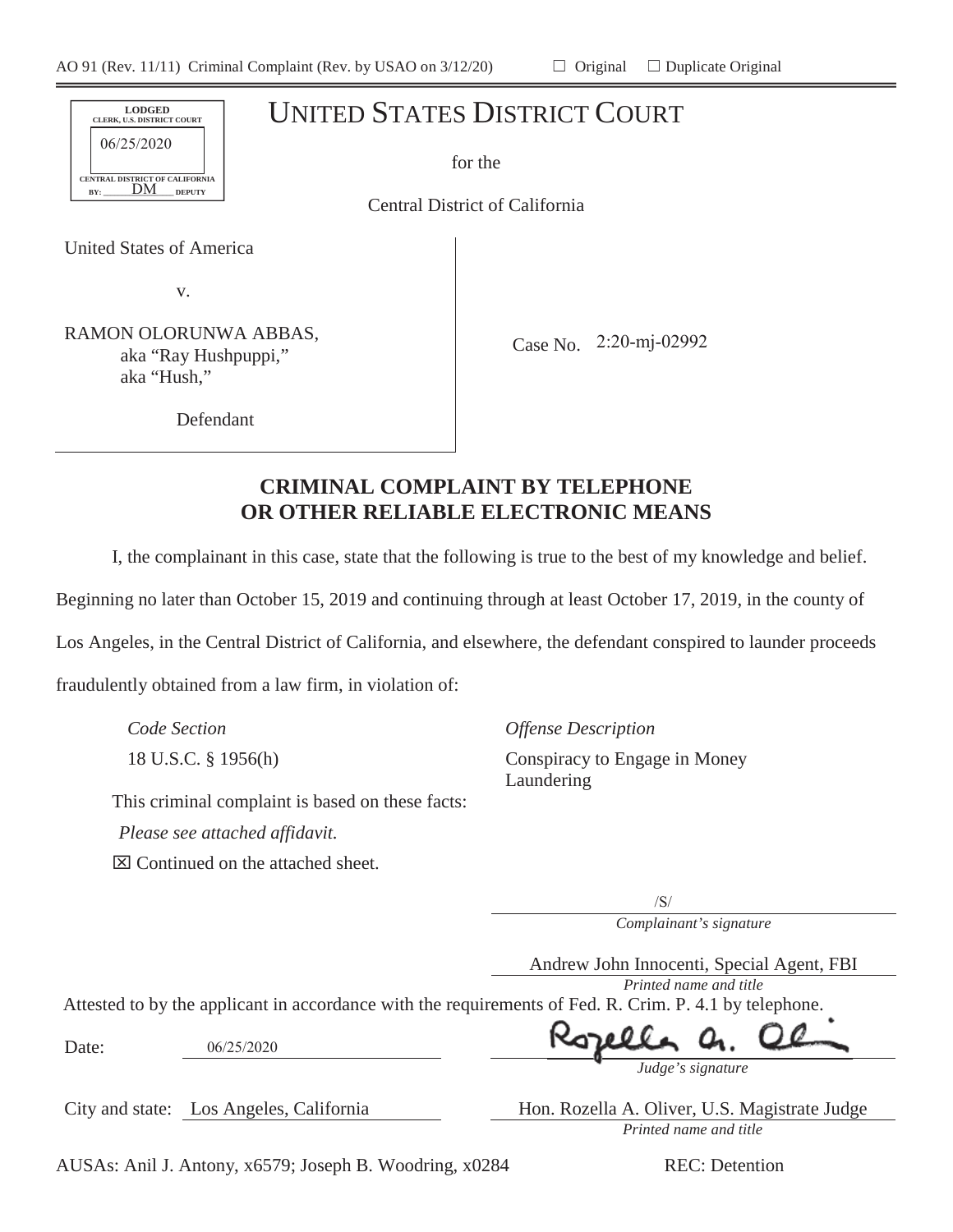| II.  |              |                                                   |  |
|------|--------------|---------------------------------------------------|--|
| III. |              |                                                   |  |
|      | $\mathsf{A}$ |                                                   |  |
|      | <b>B.</b>    |                                                   |  |
|      |              |                                                   |  |
|      | D.           | Additional Fraudulent Schemes and Attempted Money |  |
| IV.  |              |                                                   |  |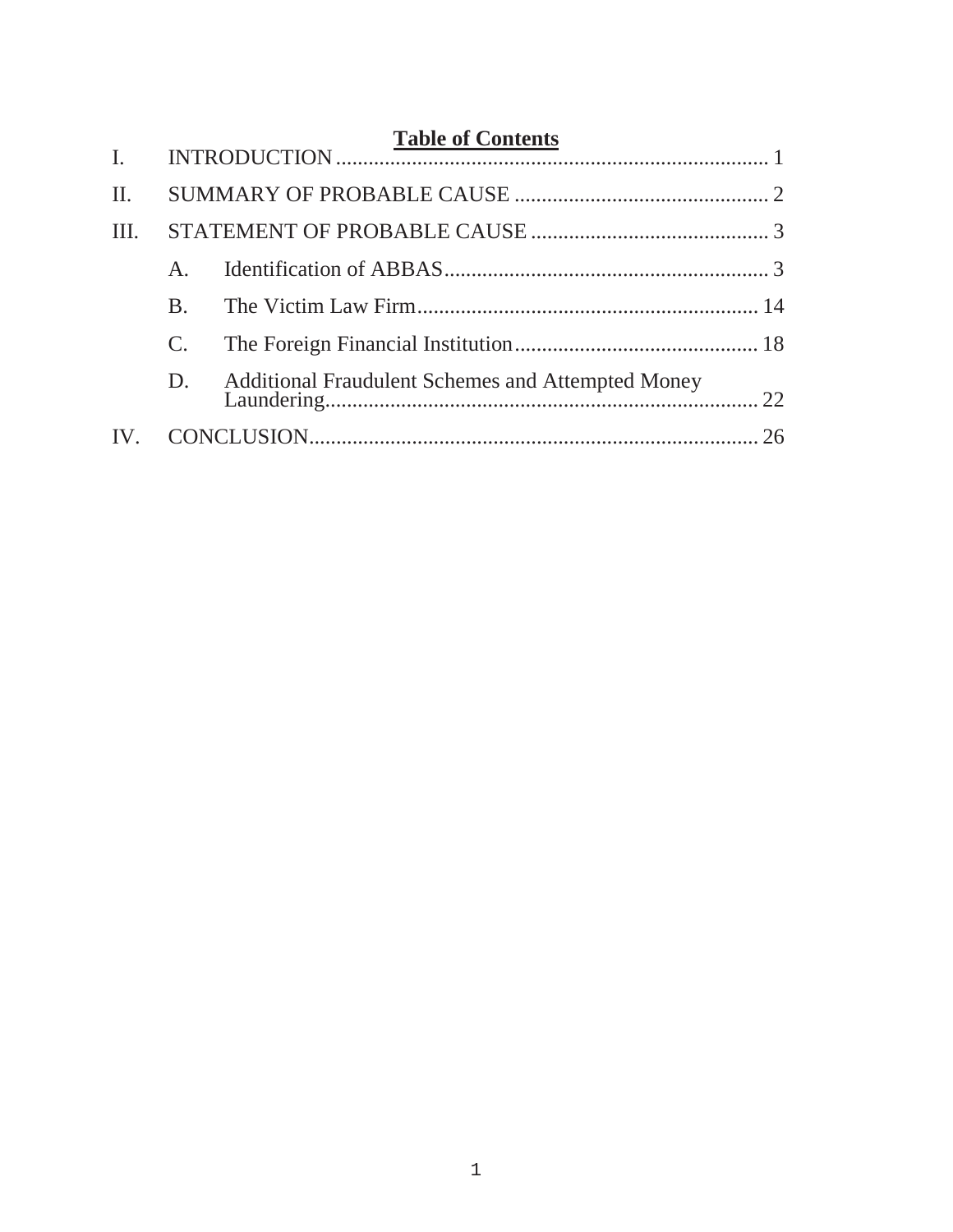#### **AFFIDAVIT**

## I, ANDREW JOHN INNOCENTI, being duly sworn, declare and state as follows:

#### **I. INTRODUCTION**

1. I am a Special Agent with the Federal Bureau of Investigation ("FBI"), and have been so employed since approximately March 2015. I am currently assigned to the Los Angeles Field Office, High-Tech Organized Crime Squad, where I primarily investigate cyber-enabled fraud and business email compromise ("BEC") schemes. Between approximately August 2015 and December 2018, I was assigned to a cyber-crime squad in the Chicago Field Office, where I investigated cyber-related crimes, including BEC cases. During my career as an FBI Special Agent, I have participated in numerous computercrime investigations. In addition, I have received both formal and informal training from the FBI and other institutions regarding computer-related investigations, computer technology, and white-collar fraud.

2. This affidavit is made in support of a criminal complaint against, and arrest warrant for, RAMON OLORUNWA ABBAS, also known as ("aka") "Ray Hushpuppi," aka "Hush" ("ABBAS"), for violation of 18 U.S.C. § 1956(h) (Conspiracy to Engage in Money Laundering).

3. The facts set forth in this affidavit are based upon my personal involvement in this investigation, my review of reports and other documents related to this investigation, my training and experience, and information obtained from other agents, law enforcement officers, and witnesses. This affidavit is intended to show merely that there is sufficient probable cause for the requested complaint and arrest warrant, and does not purport to set forth all of my knowledge of the government's investigation into this matter. Unless specifically indicated otherwise, all conversations and statements described in this affidavit are related in substance and in part only. Unless specifically indicated otherwise, all dates set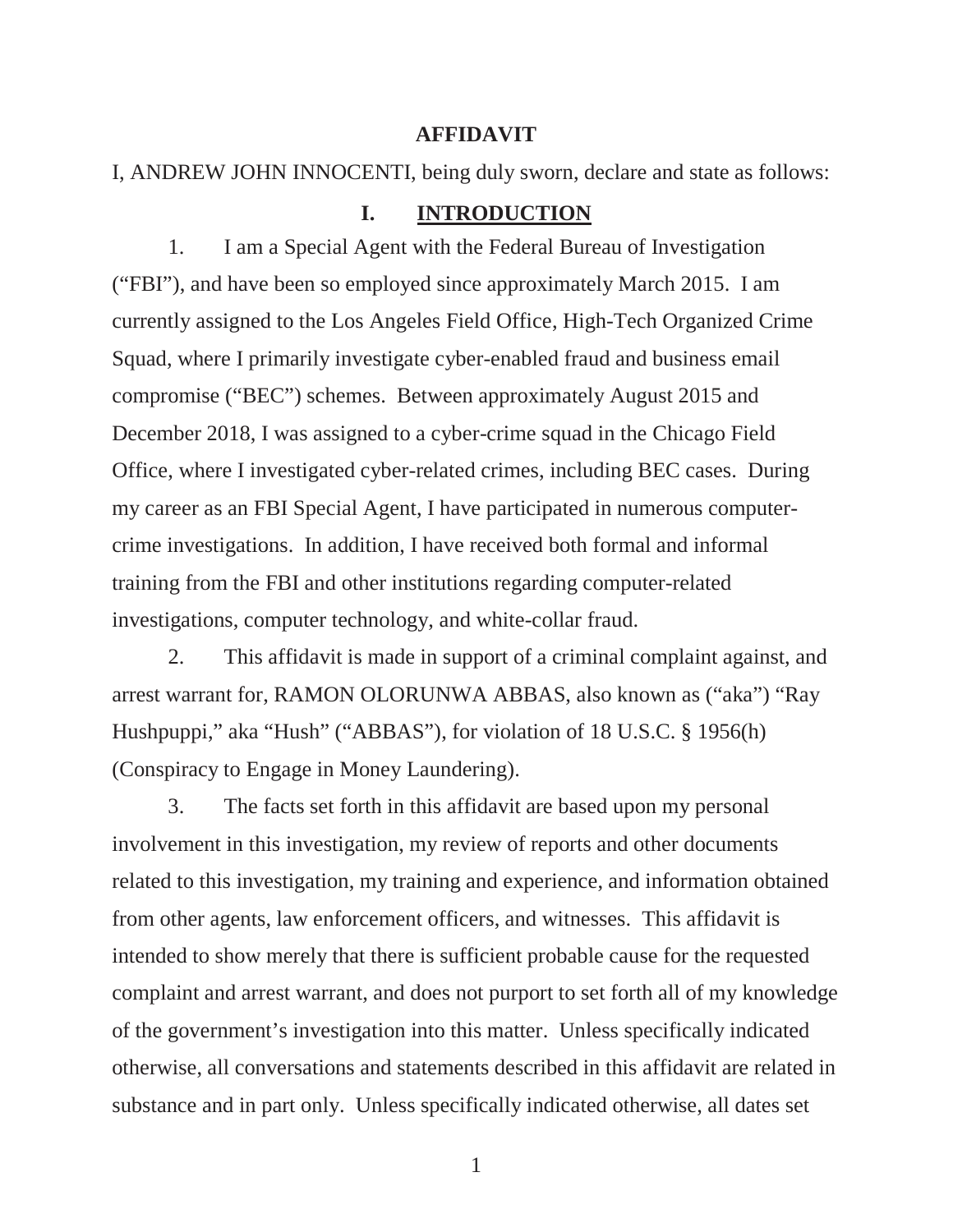forth below are "on or about" the dates indicated, and all amounts or sums are approximate.

# **II. SUMMARY OF PROBABLE CAUSE**

4. RAMON OLORUNWA ABBAS is a Nigerian national living in the United Arab Emirates (the "U.A.E."), whose social media accounts frequently show him in designer clothes, wearing expensive watches, and posing in or with luxury cars and charter jets. The FBI's investigation has revealed that ABBAS finances this opulent lifestyle through crime, and that he is one of the leaders of a transnational network that facilitates computer intrusions, fraudulent schemes  $(including BEC schemes)$ , and money laundering, targeting victims around the world in schemes designed to steal hundreds of millions of dollars. ABBAS participated in these fraudulent schemes and money laundering in coordination with multiple coconspirators, including the persons referred to herein as Coconspirator 1 and Coconspirator 2.

5. This affidavit discusses several fraudulent schemes involving ABBAS. First, messages found on the iPhone of Coconspirator 1 (reviewed pursuant to a federal search warrant issued in this District) reflect that ABBAS, Coconspirator 1, and Coconspirator 2, with others, committed a BEC scheme that defrauded a victim in the United States of approximately \$922,857.76, including

<sup>&</sup>lt;sup>1</sup> BEC fraud schemes often involve a computer hacker gaining unauthorized access to a business-email account, blocking or redirecting communications to and/or from that email account, and then using the compromised email a separate fraudulent email account (sometimes called a "spoofed" email account) to communicate with personnel from a victim company and to attempt to trick to communicate with personnel from a victim company and to attempt to trick<br>them into making an unauthorized wire transfer. The fraudster will direct the unsuspecting personnel of the victim company to wire funds to the bank account of a third party (sometimes referred to as a "money mule"), which is often a bank account owned, controlled, and/or used by individuals involved in the scheme based in the United States. The money may then be laundered by wiring or transferring it through numerous bank accounts to launder the money, or by quickly withdrawing it as cash, by check, or by cashier's check.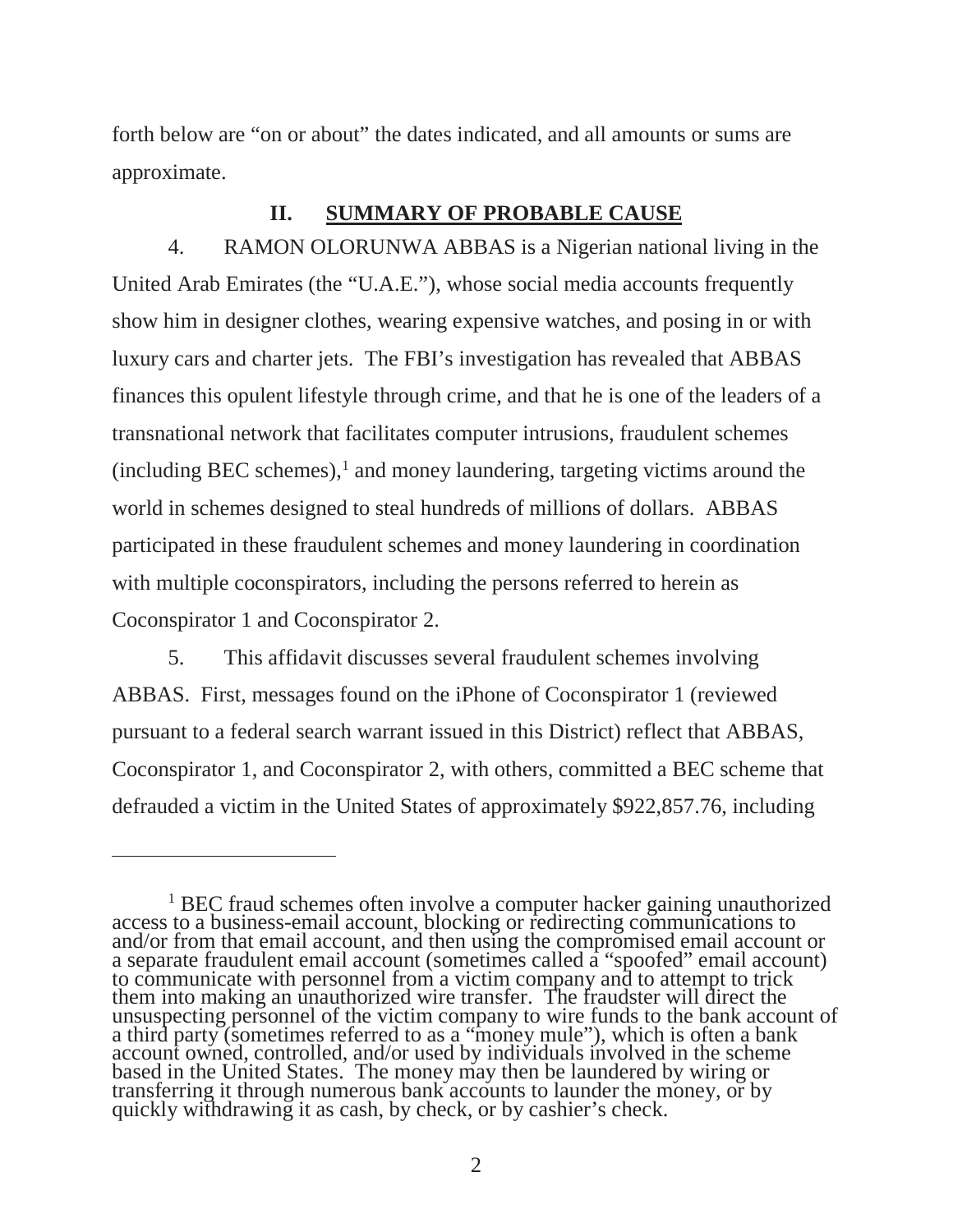approximately \$396,050 that ABBAS, Coconspirator 1, and Coconspirator 2 laundered while Coconspirator 2 was in Los Angeles, California.

6. Second, ABBAS and Coconspirator 1 conspired to launder funds intended to be stolen through fraudulent wire transfers from a foreign financial institution (the "Foreign Financial Institution"), in which fraudulent wire transfers, totaling approximately  $\in$  3 million (approximately USD \$14.7 million), were sent to bank accounts around the world in February 2019. Coconspirator 1 conspired with the persons who initiated the fraudulent wire transfers, and also conspired with a number of others, including ABBAS, to launder the funds that were intended to be stolen. ABBAS, specifically, provided Coconspirator 1 with two bank accounts in Europe that ABBAS anticipated would each receive  $\oplus$  million of the fraudulently obtained funds.

7. Other communications between ABBAS and Coconspirator 1 indicate that, in addition to these schemes, ABBAS and Coconspirator 1 conspired to launder tens, and at times hundreds, of millions of dollars that were proceeds of other fraudulent schemes and computer intrusions, including a fraudulent scheme to steal  $£100$  million from an English Premier League football club.

# **III. STATEMENT OF PROBABLE CAUSE**

#### **A. Identification of ABBAS**

8. Analysis of Coconspirator 1's iPhone and other online accounts showed that Coconspirator 1 operated and tasked money mule crews for a number of fraudulent schemes, including BEC schemes and cyber-heists. Analysis also showed that Coconspirator 1 communicated with the U.A.E. phone number +971543777711 ("Phone Number 1") about multiple fraudulent schemes and money laundering. As described below, Phone Number 1 was one of the phone numbers ABBAS used during 2019 and 2020.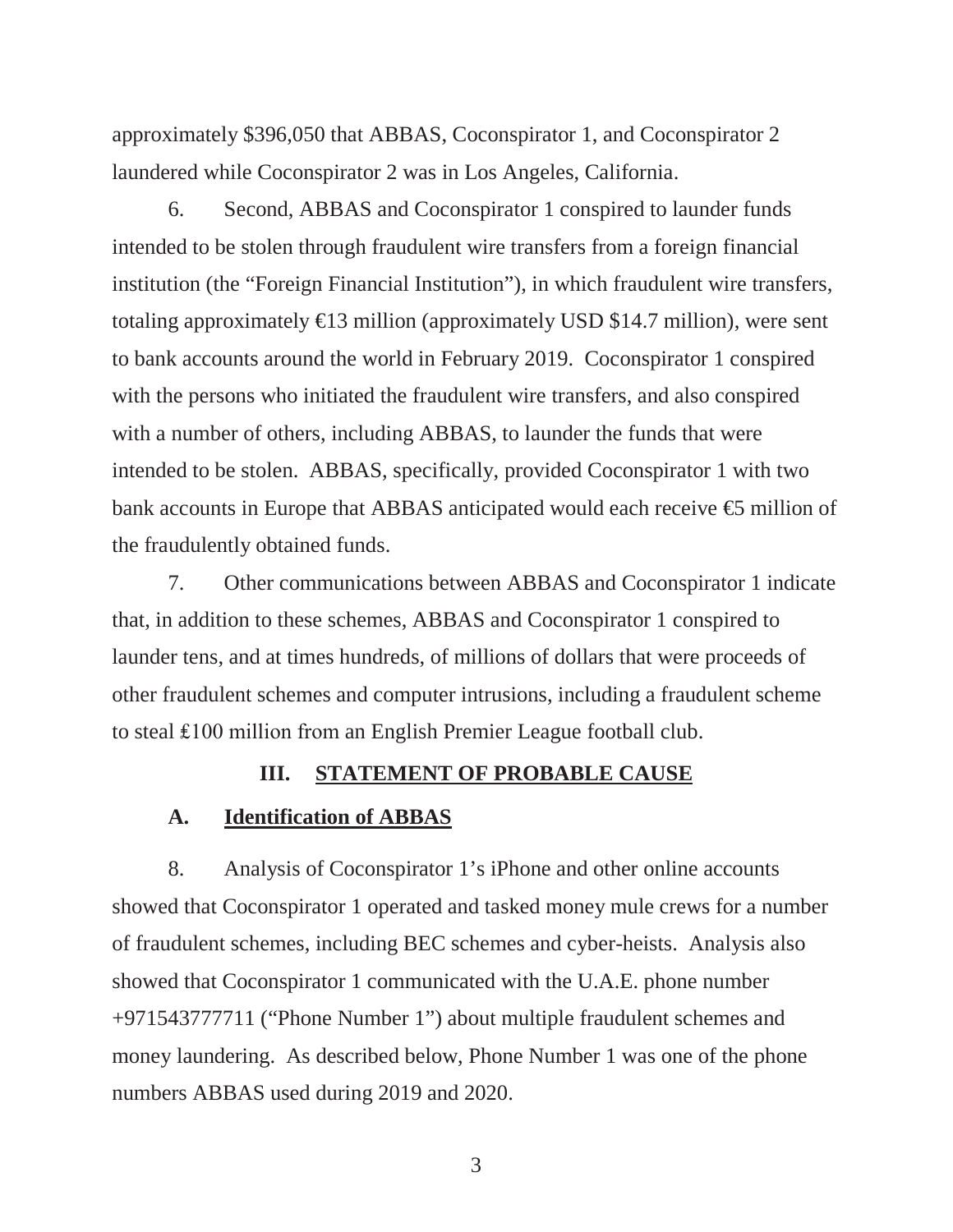9. Based on my review (pursuant to federal search warrants obtained in this District) of data from Coconspirator 1's iPhone and from an online account connected to that phone (the "Online Account"), other law enforcement personnel's review of that digital data, and from discussions with United States Secret Service ("USSS") and FBI personnel, I know the following:

a. Coconspirator 1's iPhone listed Phone Number 1 (+971543777711) with the contact name "Hush." The phone also contained a contact for Snapchat username "hushpuppi5," which listed the Snapchat contact name "The Billionaire Gucci Master!!!"

b. Searches of Phone Number 1 and the contact name "Hush" in Coconspirator 1's iPhone revealed messaging conversations between "Hush," using Phone Number 1, and Coconspirator 1. (For ease of reference, communications with this moniker and Phone Number 1 are referred to as communications with ABBAS in the remainder of this affidavit.)

10. In or around December 2019, April 2020, and June 2020, I reviewed the publicly viewable Instagram account of "hushpuppi" at www.instagram.com/hushpuppi. Based on information available on the profile page, the user of that account made more than 500 posts and had 2.3 million followers as of June 2020.

11. This Instagram account included numerous publicly viewable images of a man who appeared to be ABBAS, based on comparisons to photographs of ABBAS in passports and other identification documents referenced below in paragraphs 16.c to 16.c.iv. Hundreds of these images on the Instagram account showed ABBAS in designer clothing and shoes, posing on or in luxury vehicles, wearing high-end watches, or possessing other luxury items, indicating substantial wealth.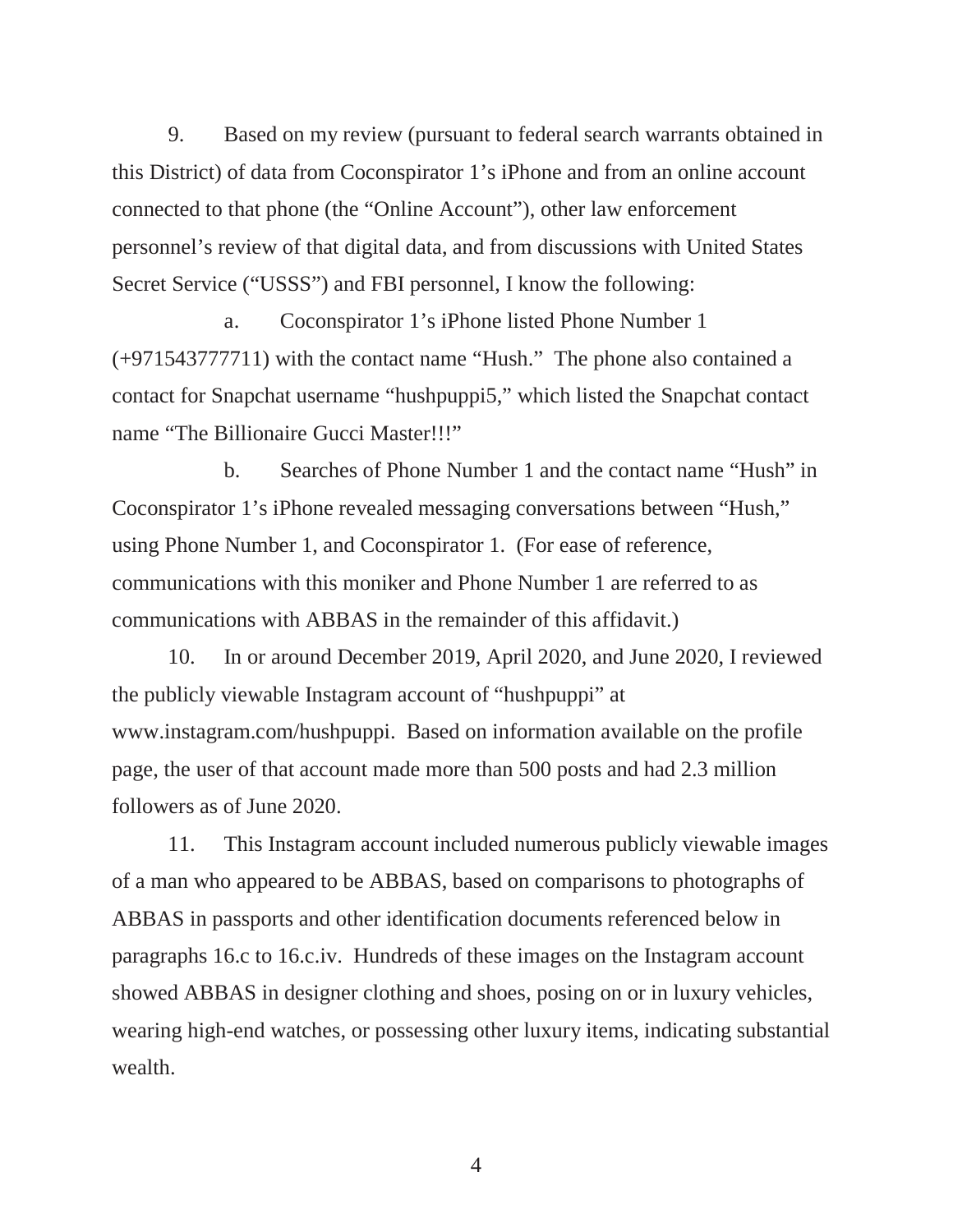a. For example, on June 6, 2020, ABBAS posted a photograph of a white Rolls Royce Cullinan that included the hashtag "#AllMine." On February 27, 2019, ABBAS posted a photograph of himself in front of two vehicles, one of which he described as his new Rolls Royce Wraith. Based on review of publicly available pricing information, the starting price for each of these vehicles is approximately \$330,000.

b. More than two dozen images showed ABBAS in front of, on top of, or inside other luxury vehicles, including multiple models of Bentley, Ferrari, Mercedes, and Rolls Royce.

c. On numerous occasions, ABBAS posted photos of himself wearing items and/or holding shopping bags from luxury stores such as Gucci, Louis Vuitton, Channel, Versace, Fendi, and more.

d. On multiple dates, including April 17, 2020, June 19, 2019, and July 1, 2019, ABBAS posted images of himself inside or in front of private jets. Multiple photographs also appeared to show ABBAS posing in locations around the world (such as Dubai and Paris).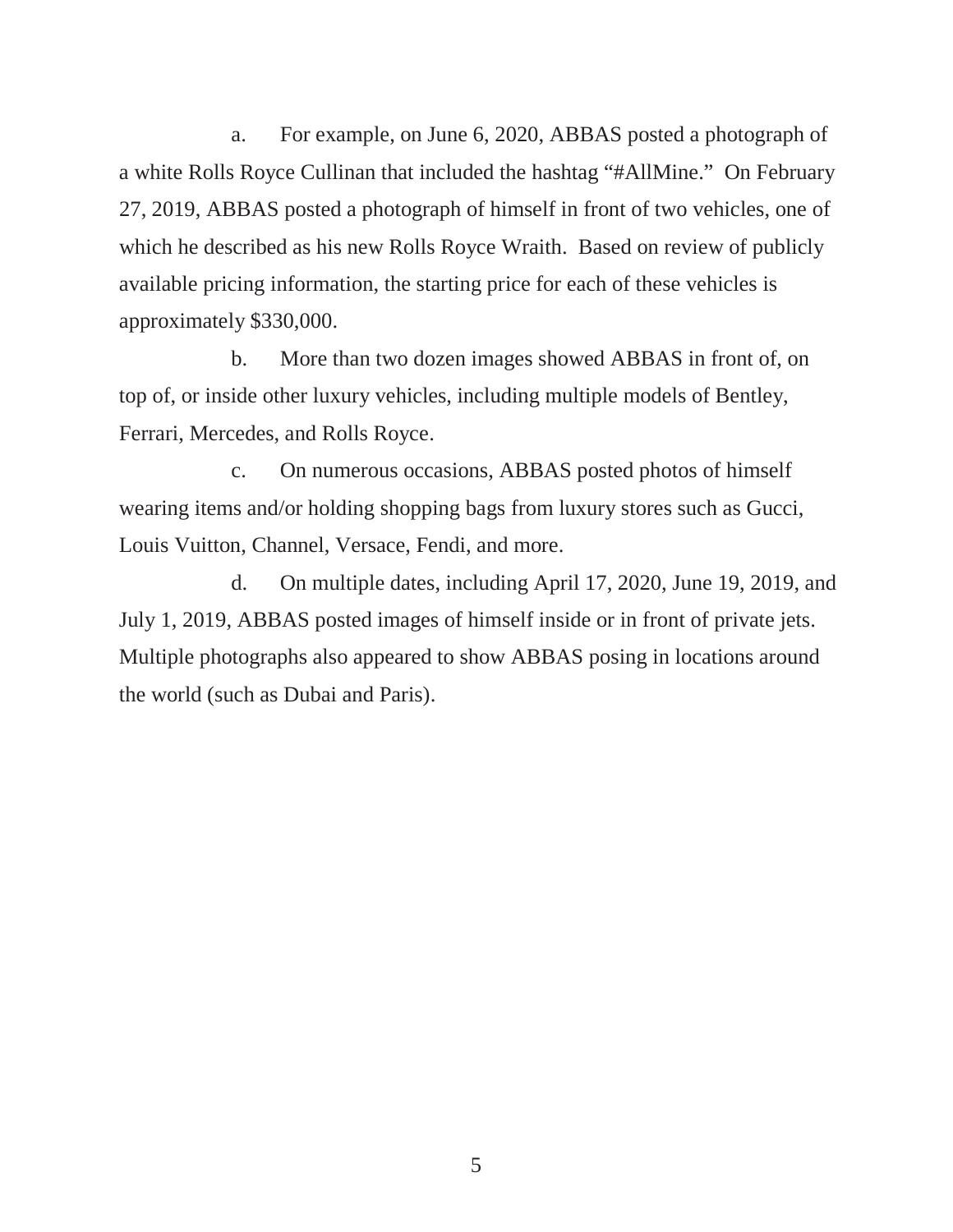e. The following photographs are from review of ABBAS' Instagram account.

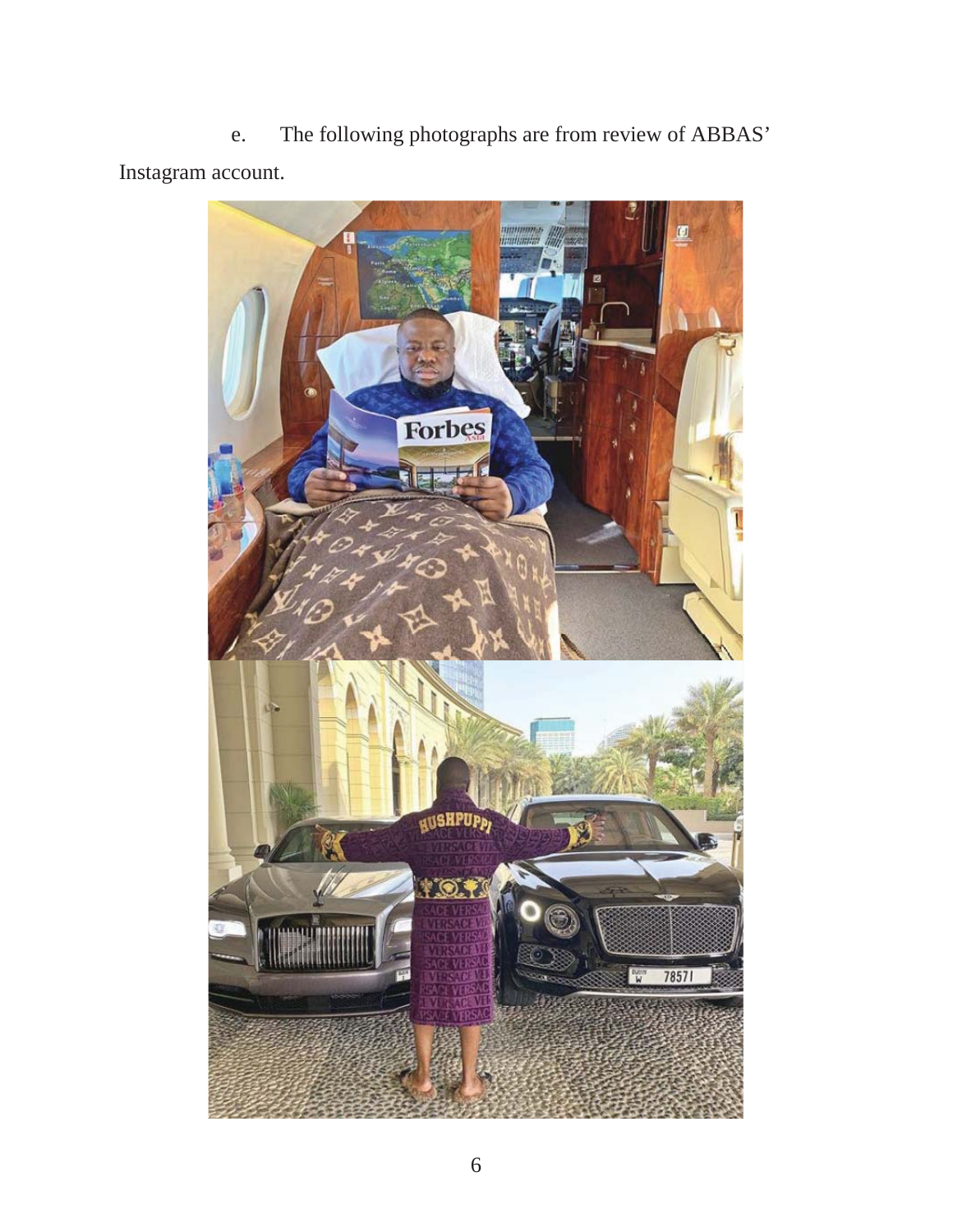

12. This Instagram profile also claimed that the user was a real estate developer and listed the user's Snapchat account as "Hushpuppi5," which is the same Snapchat account name that was saved in Coconspirator 1's iPhone (see paragraph 9.a).

13. Based on records from Instagram received in June 2020, the Instagram account was subscribed with the name "RAY," the email address rayhushpuppi@gmail.com, and the verified phone number +971502818689 ("Phone Number 2"). The Instagram account was created on October 10, 2012, and recent account history from 2020 showed logins from Internet Protocol ("IP") addresses located in the U.A.E.<sup>2</sup> (ABBAS lives in the U.A.E., based on

<sup>&</sup>lt;sup>2</sup> Based on my training and experience, I know that an Internet Protocol version 4 address, also known as an "IPv4 address," or more commonly "IP address," is a set of four numbers, each ranging from 0 to 255 and separated by a period (".") that is used to route traffic on the internet. A single IP address can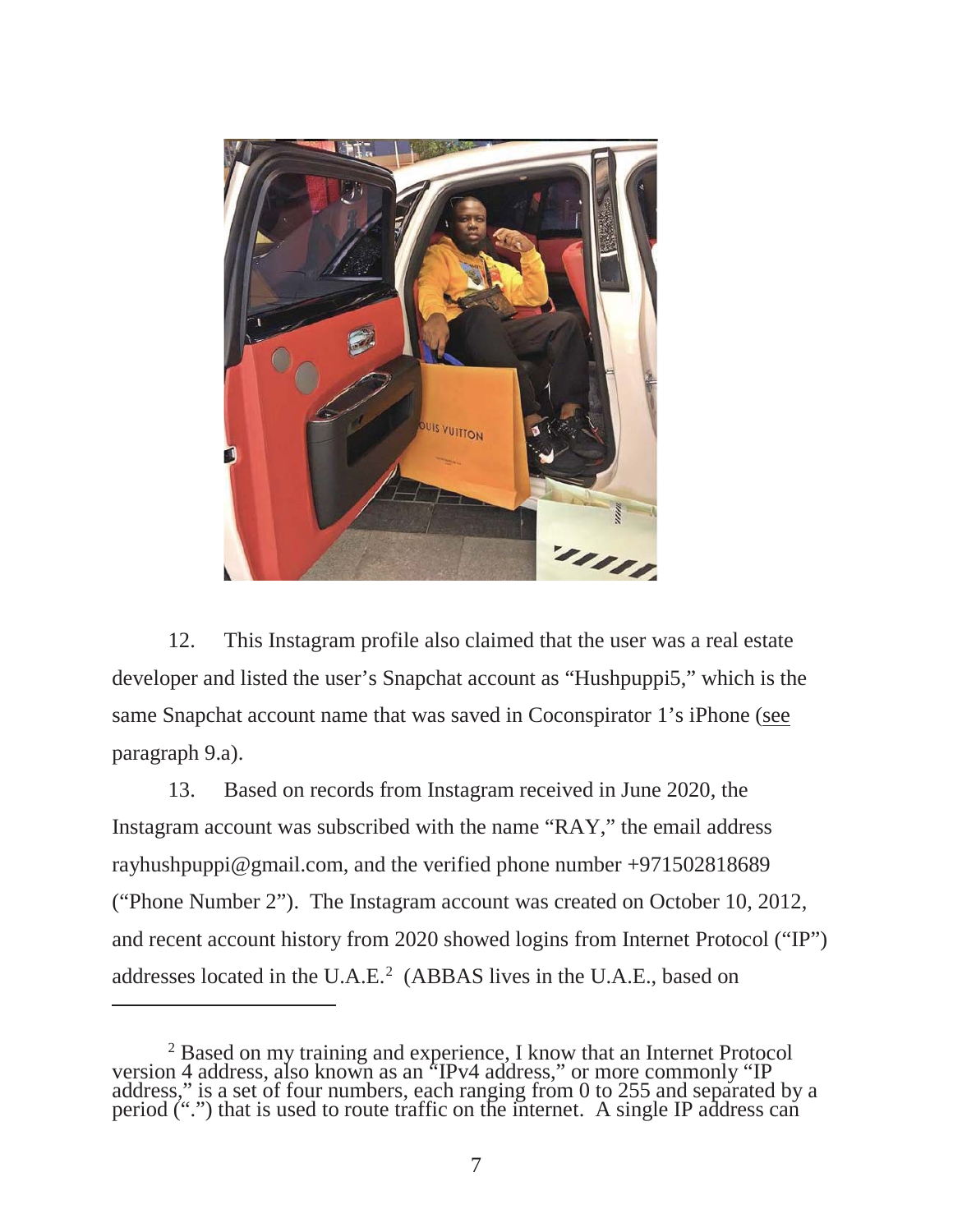information from his email and social media accounts, financial records, and internet research, some of which is further discussed below.)

14. Based on subscriber records from Snap Inc., the Snapchat account "Hushpuppi5" used the phone number +971565505984 ("Phone Number 3") and the email address rayhushpuppi@gmail.com (i.e., the same email as the Instagram account). The Snapchat account used the display name "The Billionaire Gucci Master!!!," which was the same Snapchat contact name saved in Coconspirator 1's phone for the Snapchat account "Hushpuppi5."

15. Records from Apple Inc. showed the following:

a. The email account rayhushpuppi@gmail.com was used to create an Apple account on March 29, 2014, which was active as of May 2020, and used the subscriber name "Ray Hushpuppi."

b. The same email account was used in subscriber records of another Apple account, which account records also listed the email address rayhushpuppi@icloud.com and another Google account.

c. Phone Number 1 was listed in the subscriber records of a third Apple account, which was created on November 7, 2019. The account listed the subscriber name "Godisgood Godson" and the verified email address godisgoodallthetime0007@gmail.com. Despite using that subscriber name, the name "Ramon Abbas" (i.e., ABBAS) was listed in account records in December 2019 and January 2020. Apple records further listed a user's address as 1706 Palazzo Versace, in Dubai, U.A.E. (the "Palazzo Versace" address).

manage internet traffic for more than one computer or device, such as when a router in one's home routes traffic to one's desktop computer, as well as to one's tablet or smartphone, while all using the same IP address to access the internet. IP addresses can be used to establish a person's approximate—or, at times exact— geographic location.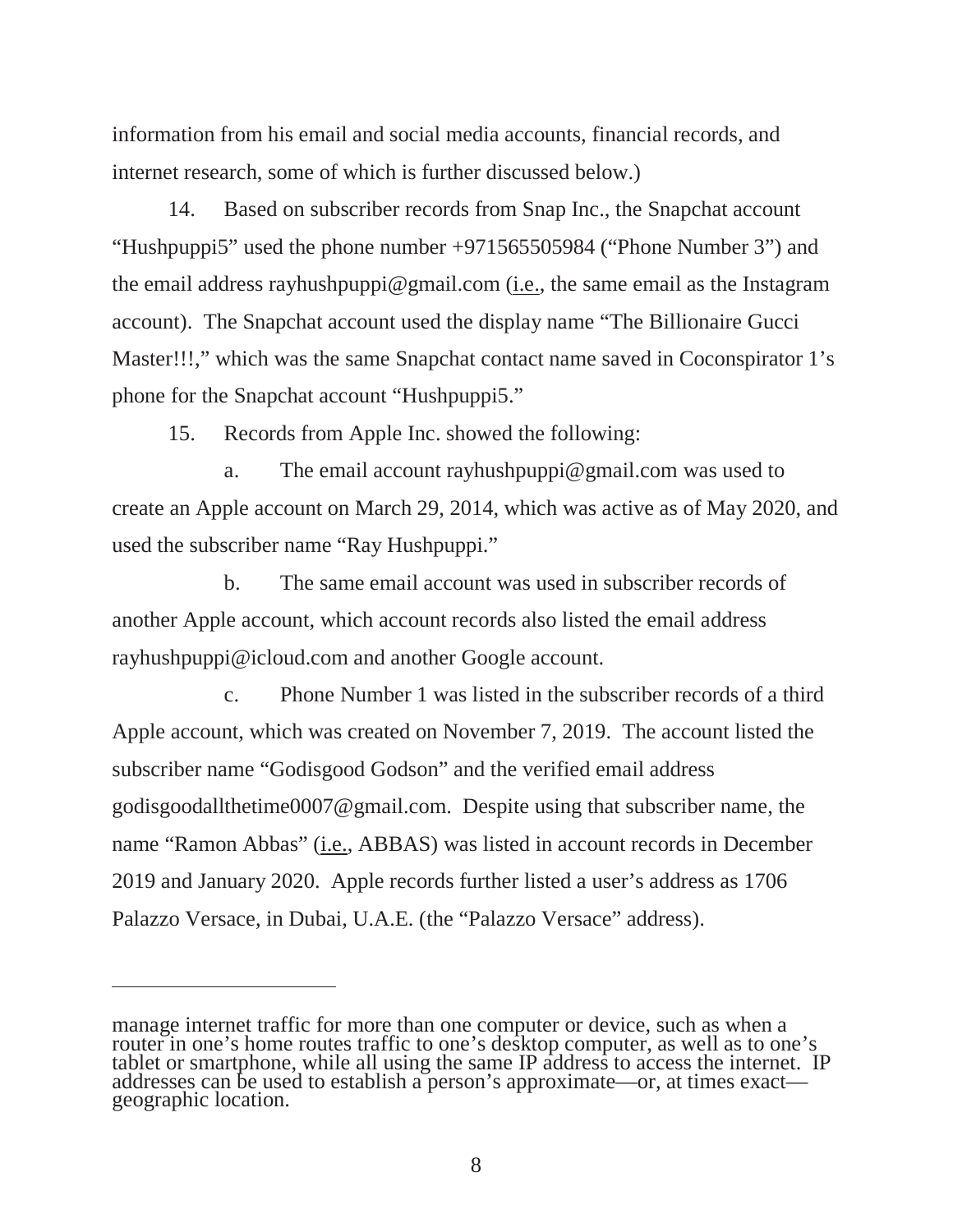i. Records from Google for ABBAS' email address rayhushpuppi@gmail.com, which are described more below, included a lease renewal/tenancy contract for the Palazzo Versace address for April 4, 2020 through May 3, 2021, which also listed Phone Number 3. Posts on ABBAS's Instagram page also suggested that he lived at the Palazzo Versace apartments in Dubai, U.A.E., including one that listed the location "Palazzo Versace Dubai."

ii. Google records, in turn, indicated that the email account godisgoodallthetime0007@gmail.com, which used the subscriber name "Godisgoodallthetime GraciousGod," was both created and last logged into on November 7, 2019. This email account was accessed on November 7, 2019 from an IP address that geo-locates to the U.A.E. Google records for this account also included several Apple invoices billed to ABBAS, which used the Palazzo Versace address as the billing address.

16. Based on my review and an FBI computer scientist's review of Google account records for rayhushpuppi@gmail.com, obtained through legal process and a federal search warrant in this District, I know the following:

a. The account used the subscriber name "Ray HushPuppi" and was created on September 19, 2013. Additionally, the recovery email listed was rayhushpuppi@icloud.com, and the recovery phone number was Phone Number 2.

b. Multiple emails in the email account rayhushpuppi@gmail.com confirmed that ABBAS used Phone Number 1, Phone Number 2, and Phone Number 3.

i. As noted above, on April 6, 2020, an email sent to rayhushpuppi@gmail.com contained a tenancy contract for the Palazzo Versace address, with ABBAS listed as the tenant and Phone Number 3 as his phone number.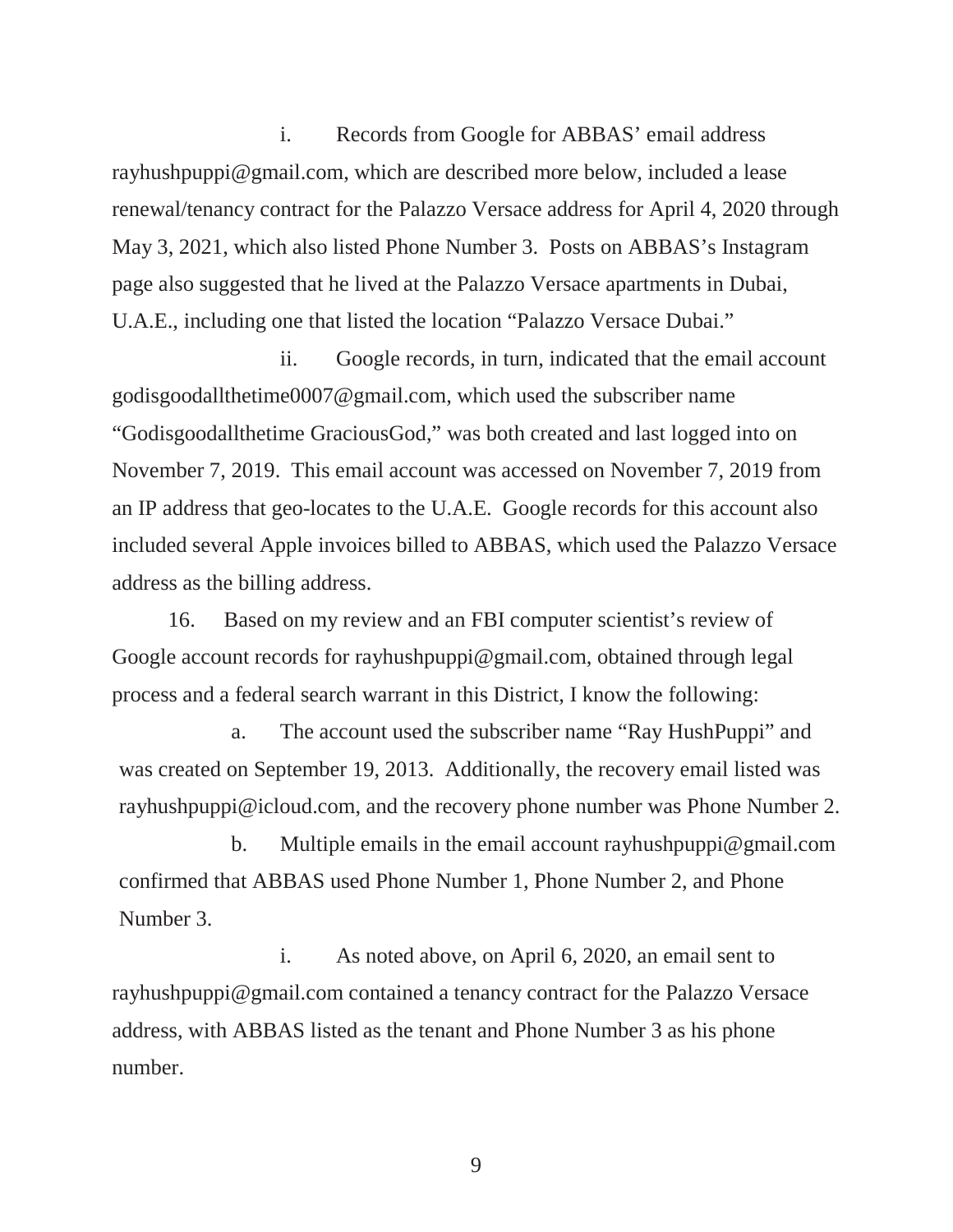ii. On February 6, 2020 and March 3, 2020, rayhushpuppi@gmail.com was used to send Phone Number 1 to other persons, which the account user described as "my mobile number" and "my phone number," respectively.

iii. On December 13, 2019, a booking confirmation sent to rayhushpuppi@gmail.com contained ABBAS' full name, the Palazzo Versace address, and Phone Number 3.

iv. On August 14, 2019, an email sent to rayhushpuppi@gmail.com containing a flight itinerary for ABBAS also listed Phone Number 2.

v. On July 11, 2019, an order receipt sent to rayhushpuppi@gmail.com contained ABBAS' name, the Palazzo Versace address, and Phone Number 2.

vi. On May 26, 2019, rayhushpuppi@gmail.com was used to send an email containing ABBAS' name as well as Phone Number 1 and Phone Number 2 as contact numbers.

vii. On May 25, 2019, rayhushpuppi@gmail.com was used to send an email (regarding a U.A.E. bank transaction that was blocked) and the sender listed Phone Number 2.

viii. On February 5, 2019, an online order confirmation email sent to rayhushpuppi@gmail.com included both ABBAS' name and Phone Number 1.

ix. On November 4, 2018, an email containing a flight itinerary for ABBAS also listed Phone Number 3.

c. Multiple emails in the email account also contained photographs or scans of several foreign identification documents for ABBAS.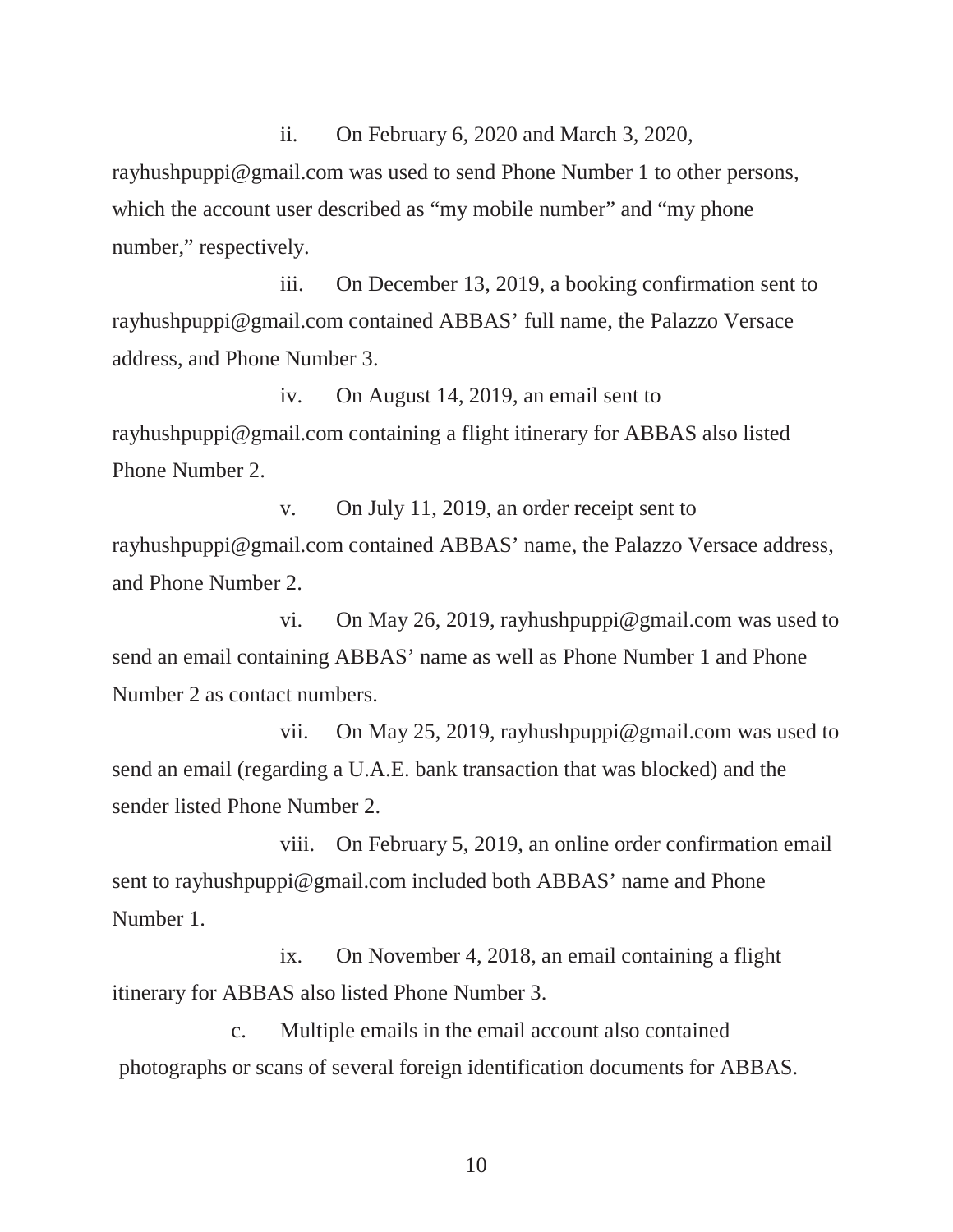i. On September 12, 2017, rayhushpuppi@gmail.com sent a photograph of the Federal Republic of Nigeria passport of ABBAS, with a passport number ending in 2132. The passport was issued in Malaysia in 2015, stated that ABBAS is a Nigerian citizen, and listed ABBAS' birthday as October 11, 1982.

(I) The photograph of this Nigerian passport was included with a photograph of a U.A.E. Resident Identity card in ABBAS' name, containing his picture and an ID number ending in 9431. The email transmitting both photographs stated that they were the sender's "identity and passport page followed by my real Instagram page." Consistent with that statement, the email also included a screenshot of the Instagram account @hushpuppi, which also showed the Snapchat username "Hushpuppi5."

ii. On February 23, 2020, rayhushpuppi@gmail.com sent an email containing a photograph of a different Federal Republic of Nigeria passport of ABBAS, with a passport number ending in 5915, as well as a U.A.E. visa with the same resident ID number ending in 9431. Both the passport and U.A.E. visa are pictured below.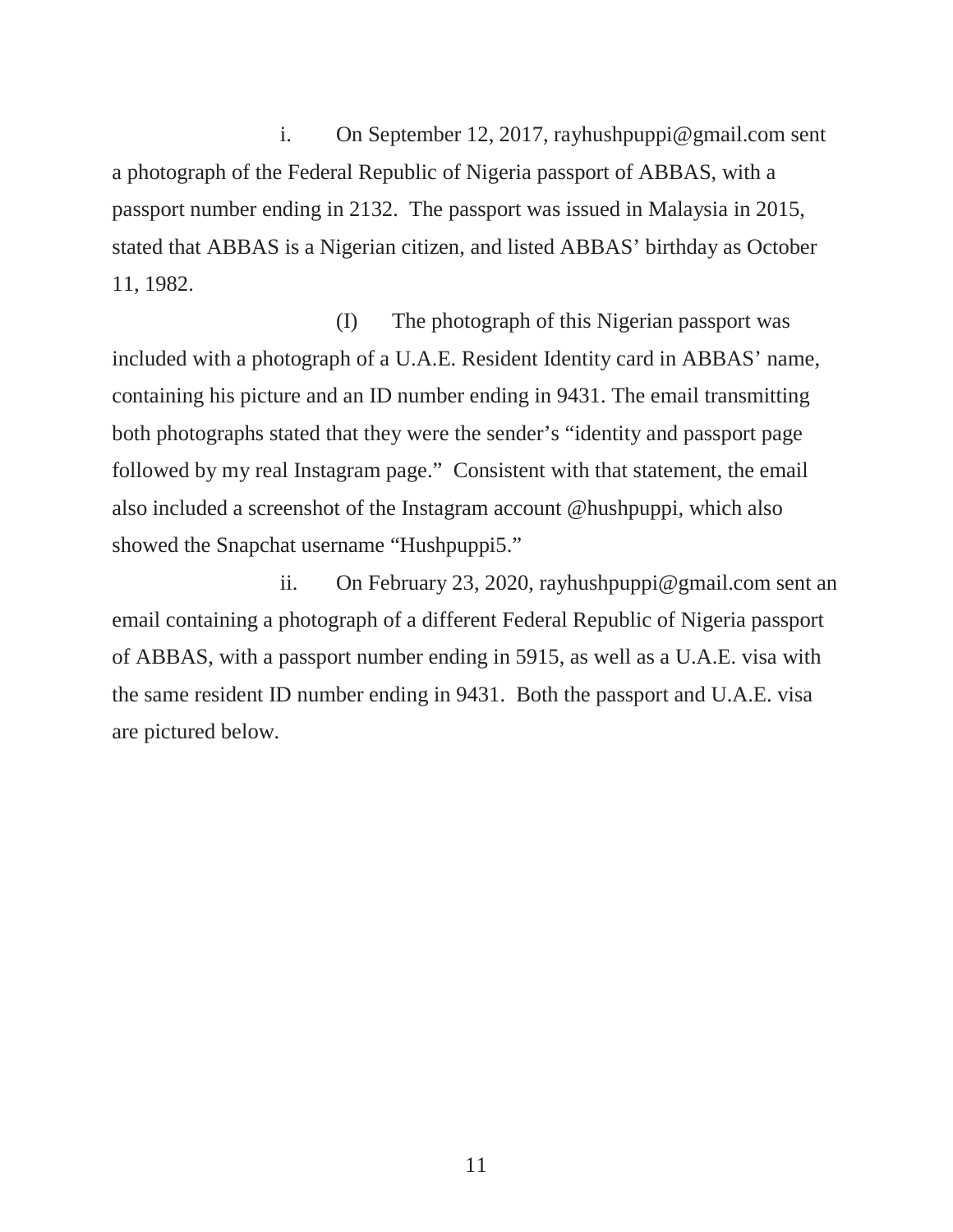

iii. On the next day, February 24, 2020, in response to that email, rayhushpuppi@gmail.com received a scan of a Saint Christopher (St. Kitts) and Nevis passport of ABBAS, with the passport number ending in 4154. The passport was issued in St. Kitts in February 2020, and also listed ABBAS' birthday as October 11, 1982.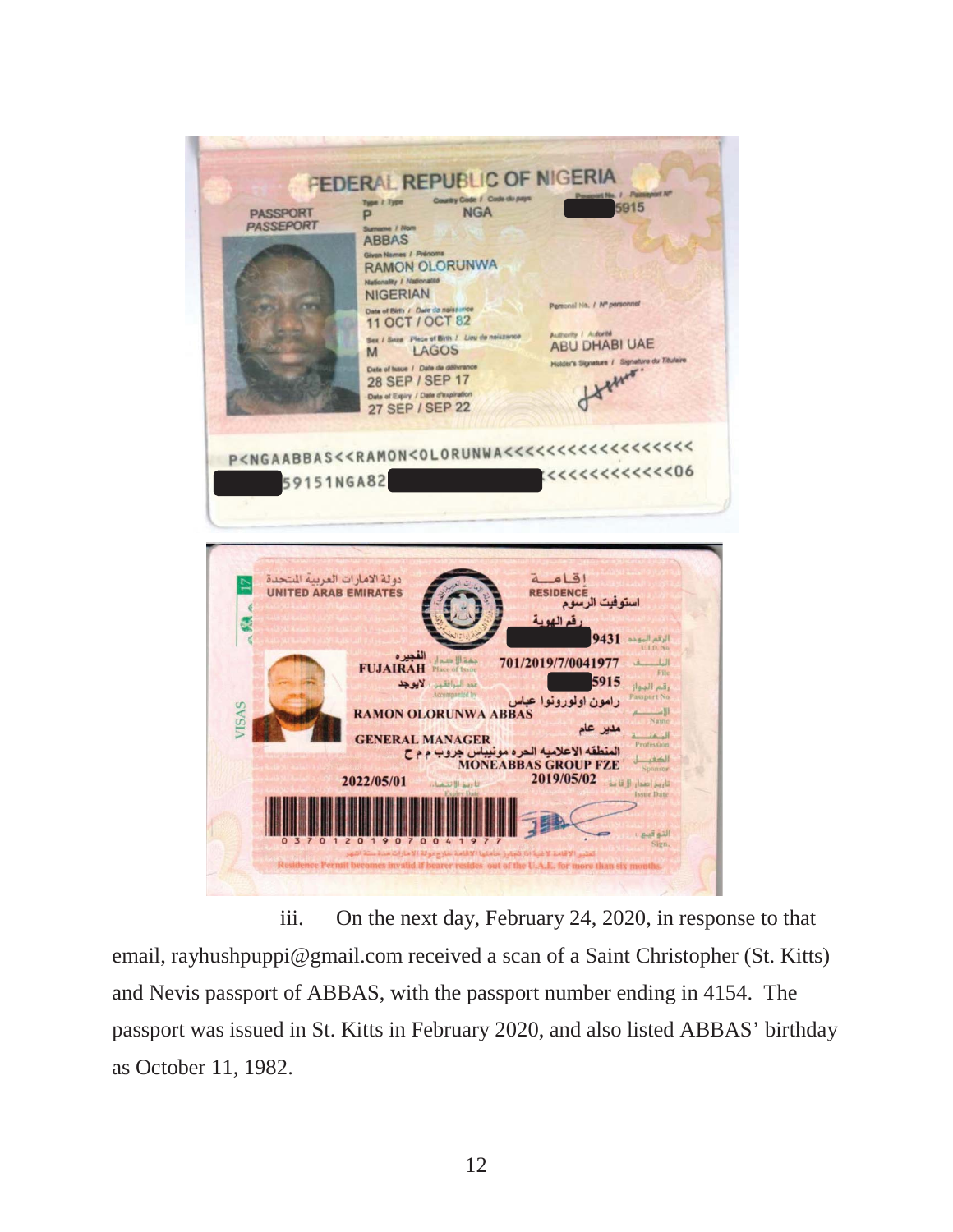iv. The photographs on these four identifications were consistent with each other and were also consistent with photographs I have seen of ABBAS, including photographs on his publicly viewable social media accounts described in this affidavit.

d. The email account rayhushpuppi@gmail.com also contained photographs or scans of foreign identification documents of approximately 13 persons other than ABBAS, of different nationalities (including Nigeria, U.K., Kenya, U.A.E., U.S.A., and Pakistan).

e. Based on bank statements and transaction confirmations found in the email account rayhushpuppi@gmail.com from June 2016 to April 2020, ABBAS had financial accounts in Nigeria and the U.A.E. in his name. Moreover, emails from rayhushpuppi@gmail.com also showed that ABBAS conducted financial transactions and/or transfers with individuals believed by the FBI to be coconspirators, including a target of an investigation by the FBI in Chicago. Transaction confirmation emails included transfer amounts and the name of the sending or receiving accounts for those transfers.

f. The email account rayhushpuppi@gmail.com also contained emails with attachments relating to wire transfers in large dollar values, including wire transfers in February 2018 in the amounts of \$250,000 and \$2,397,000. Based on the context of the emails, as well as other information gathered during the FBI investigation about one of the sender email accounts, it appears that these emails were related to fraudulent transactions.

17. Other financial records corroborate ABBAS' identity.

a. Records from Western Union indicate that two money transfers—one listing Phone Number 1 and one listing Phone Number 3 occurred in UAE in 2018, in which the sender was listed as ABBAS, with a birthdate of October 11, 1982, and using an identification bearing the same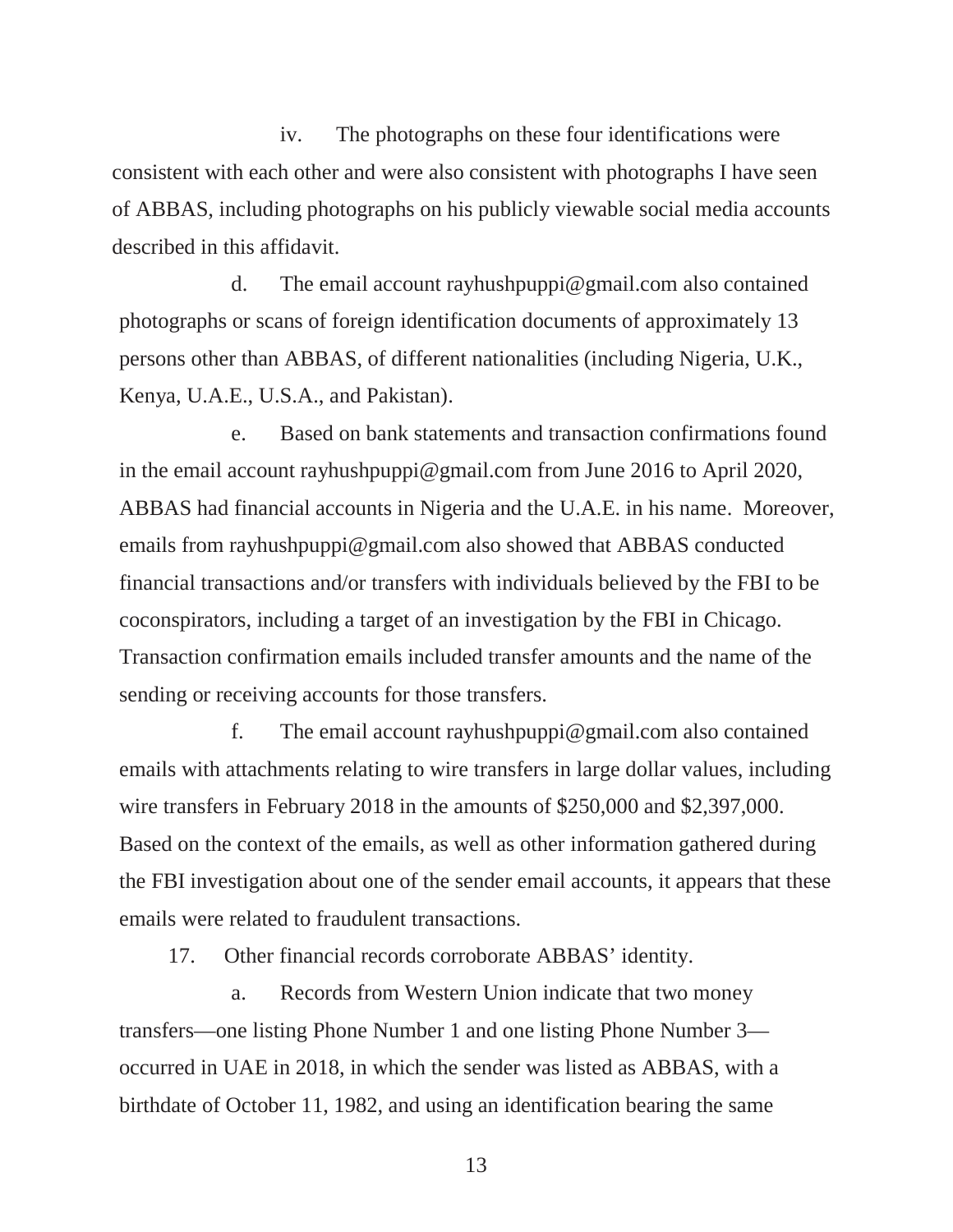number (ending in 9431) as the U.A.E. Resident Identity card, referenced in paragraph 16.c.i(I).

b. That same U.A.E. Resident Identity card was also used in connection with two MoneyGram transactions in 2018, in which ABBAS, who again listed a birthdate of October 11, 1982 and address in U.A.E., received funds. In those two transactions, as well as several other transactions through MoneyGram, ABBAS listed Phone Number 3.

18. Other evidence corroborates that ABBAS' birthdate is October 11, 1982, and that he is "Ray Hushpuppi."

a. A United States non-immigrant visa application submitted in December 2012 listed ABBAS' full name and his birthdate as October 11, 1982.

b. Moreover, on April 14, 2020, I reviewed information publicly viewable on the profile of the above-referenced "hushpuppi" Instagram account that is consistent with ABBAS' birthdate being on or about October 11. Specifically, on October 12, 2018, the account posted an image of a birthday cake with the inscription "Happy Birthday" and included the caption "Thank you all so much for the love you showed me yesterday till now. I love you all and thanks @fendi @mohammedabdelnabi for the cake. God bless you all." I also saw a post, on October 11, 2017, by that Instagram account of a birthday cake with the inscription "Happy Birthday Ramon" and the caption "Thanks so much @gucci for this special. God bless you guys at the Dubai Mall Gucci Store!!!"

#### **B. The Victim Law Firm**

19. In reviewing data from Coconspirator 1's iPhone, I and another FBI employee saw messages reflecting that, in or around October 2019, ABBAS had conspired with Coconspirator 1 and Coconspirator 2 to commit a fraudulent wire transfer and money-laundering scheme, in which a U.S. victim (the "Victim Law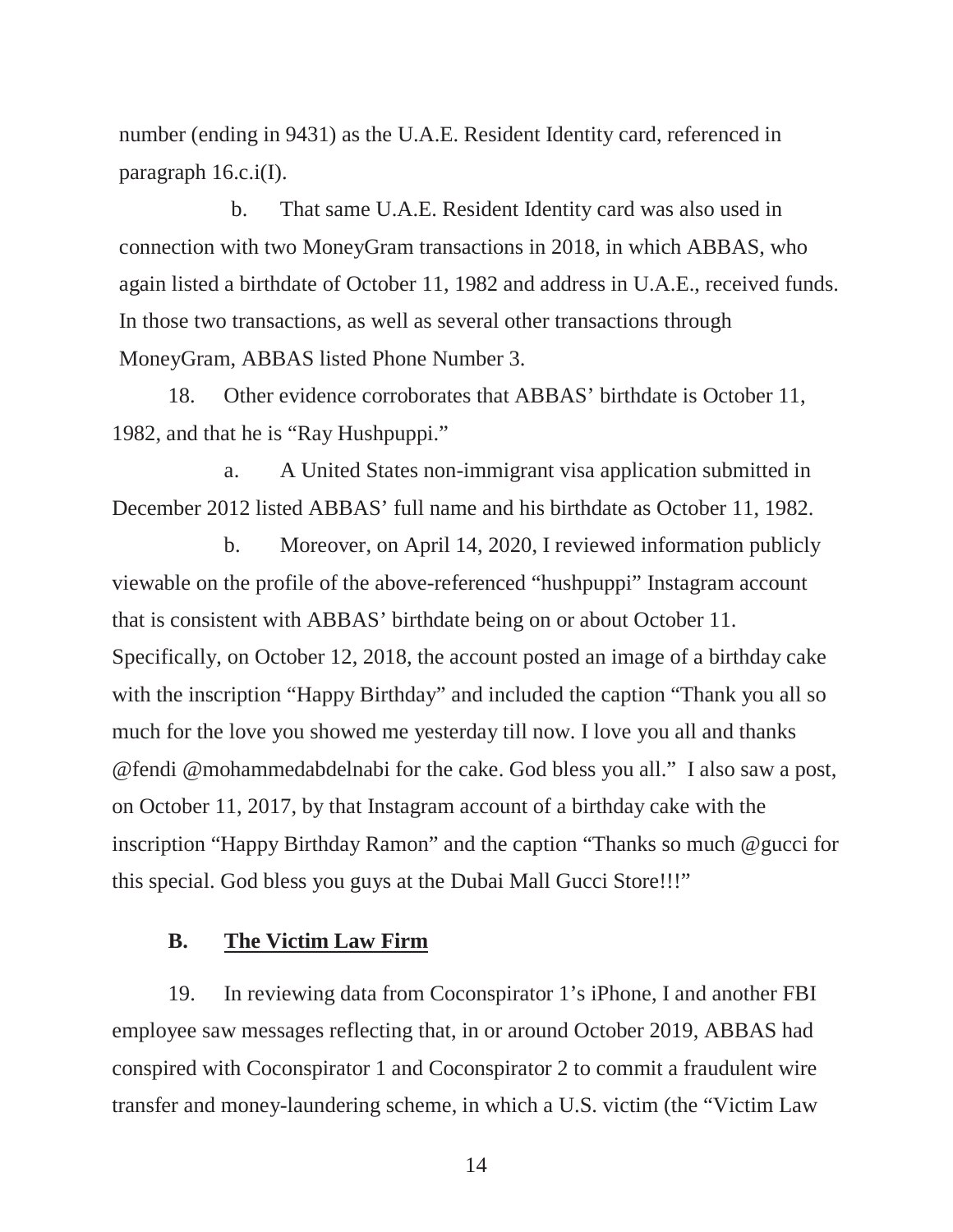Firm") lost approximately \$922,857.76. The messages reflected that part of the scheme, including acts in furtherance of the conspiracy, occurred while Coconspirator 2 was physically present in the Central District of California.

20. Records obtained from JPMorgan Chase Bank ("Chase") for a bank account held in the U.S. (the "Chase Account") reflect that the Chase Account received a wire transfer on October 15, 2019 for approximately \$922,857.76 from the Victim Law Firm. On October 17, 2019, there was a wire transfer from the Chase Account to an account at Canadian Imperial Bank of Commerce ("CIBC"), in Toronto, Ontario, for approximately \$396,050. Bank records reflect that the specific account at CIBC ended in 1716 (the "CIBC Account"), consistent with what is discussed below in paragraphs 21, 24, and 25. The remaining funds in the Chase Account were transferred to other accounts.

21. Based on review of data from Coconspirator 1's iPhone, on or around October 17, 2019, ABBAS, using what appeared to be the Snapchat account "hushpuppi5," sent an image of a Chase wire confirmation to Coconspirator 1. The image appeared to show a wire transfer form related to a transfer of approximately \$396,050 from the Chase Account to the CIBC Account, which, based on other messages on Coconspirator 1's iPhone, appears to have been held by Coconspirator 2.3

22. On April 14, 2020, I interviewed S.R., owner of the Victim Law Firm, about the above-referenced wire sent on October 17, 2019. On April 16, 2020, I interviewed N.C., who was an attorney and co-worker of S.R., and on May 21, 2020, I interviewed K.C., a paralegal of the Victim Law Firm. Based on these interviews, I learned the following:

<sup>&</sup>lt;sup>3</sup> The "Sender" information in the image was blocked by a Chase bank business card, but other bank records show that this transaction involved the Chase Account.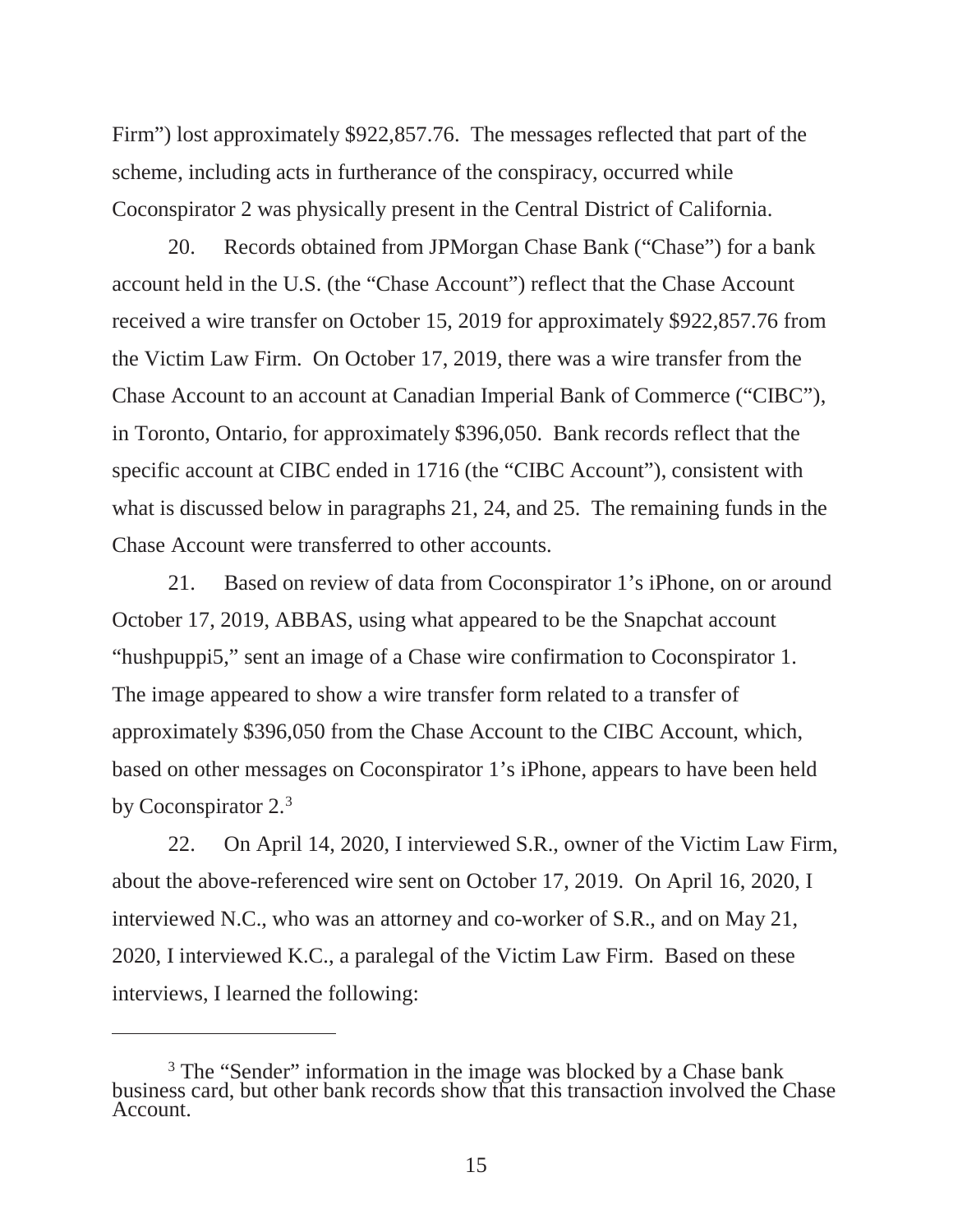a. The Victim Law Firm, which is located in New York State, was representing a client, A.D., in the refinance of real estate.

b. A.D. was refinancing his/her property with Citizens Bank. As part of the closing for this refinance, on October 15, 2019, K.C. sent a verification email to what appeared to be a Citizens Bank email address (later identified as a "spoofed" email address) requesting wire instructions. Per internal policy of the Victim Law Firm, all wire verifications were to be sent to their firm via fax and followed-up by a phone call. K.C. received a fax message in response to her verification email with what was later determined to be fraudulent wire instructions to transfer the loan payoff amount of their client A.D. to the Chase Account. K.C. then called the phone number listed on the fax to verify the wire instructions.

c. On October 15, 2019, K.C. initiated the wire transfer to the Chase Account for approximately \$922,857.76.

d. Neither the Victim Law Firm, nor their client A.D., realized the funds had been fraudulently transferred to the Chase Account until later in October 2019, when A.D. checked his/her account and realized that the funds for the refinance had not been credited. By this time, all of the funds had been depleted from the Chase Account. (I further understand from K.C. that, as of June 25, 2020, no funds had been recovered.)

23. Messages on Coconspirator 1's iPhone reflect that, at approximately the same time on October 17, 2019 that ABBAS sent Coconspirator 1 an image of the wire transfer confirmation for the transaction from the Chase Account to the CIBC Account, Coconspirator 1 was communicating with another phone number to confirm the wire had been deposited into the CIBC Account. Based on other messages on the iPhone and records obtained by the FBI, that phone number was used by Coconspirator 2.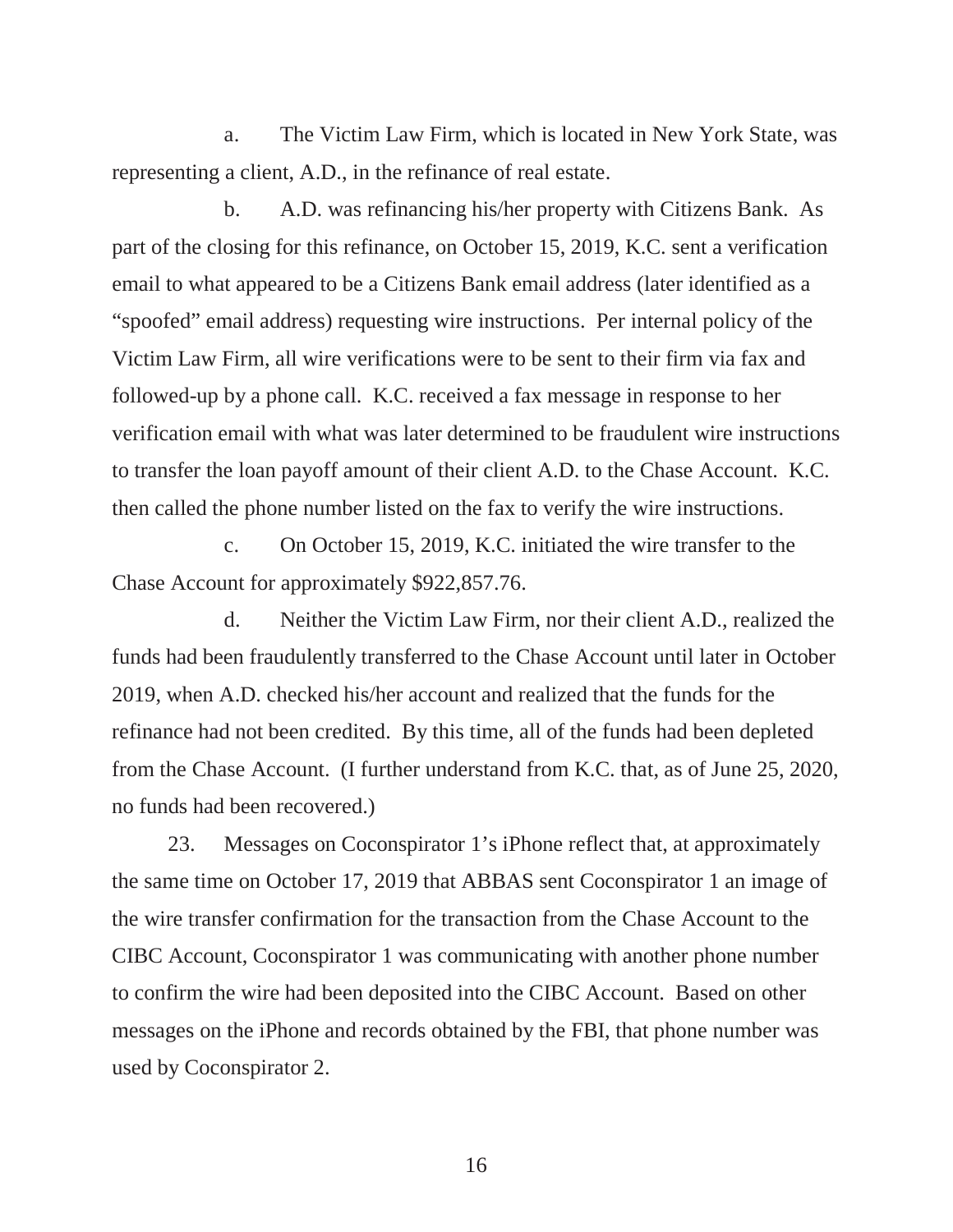24. The communications between Coconspirator 1 and Coconspirator 2 on October 17, 2019 included the following messages:

> Coconspirator 1: Keep lookout for the 396 and so ur thing till u hear from me Coconspirator 2: Ok will do Coconspirator 2: I'm in La so how can I make sure??<sup>4</sup>

25. Coconspirator 2 also sent Coconspirator 1 a photograph showing a secure login to the CIBC Account in Coconspirator 2's name. The account number ended in 1716, consistent with the account number that ABBAS sent to Coconspirator 1 in an image on October 17, 2019.

26. I reviewed international travel records from a law enforcement database, which showed that Coconspirator 2 traveled from Toronto, Canada to Los Angeles, California on October 16, 2019. This was one day before the wire transfer from the Chase Account to the CIBC Account in Coconspirator 2's name. Further, as referenced above, Coconspirator 2 messaged Coconspirator 1 on October 17, 2019 that "I'm in La." Travel records also show that Coconspirator 2 departed Los Angeles around October 23, 2019 for Canada. Taken together, this indicates that Coconspirator 2 was in Los Angeles at the time of the wire transfer.

27. Later in the day on October 17, 2019, while still in Los Angeles, Coconspirator 2 appeared to confirm the wire transfer in an iMessage found on Coconspirator 1's iPhone:

> Coconspirator 1: Did the big hit? Coconspirator 2: Yessir

<sup>4</sup> Where there are grammatical and spelling errors in the text when this affidavit quotes ABBAS, Coconspirator 1, and Coconspirator 2, those errors are in the original messages.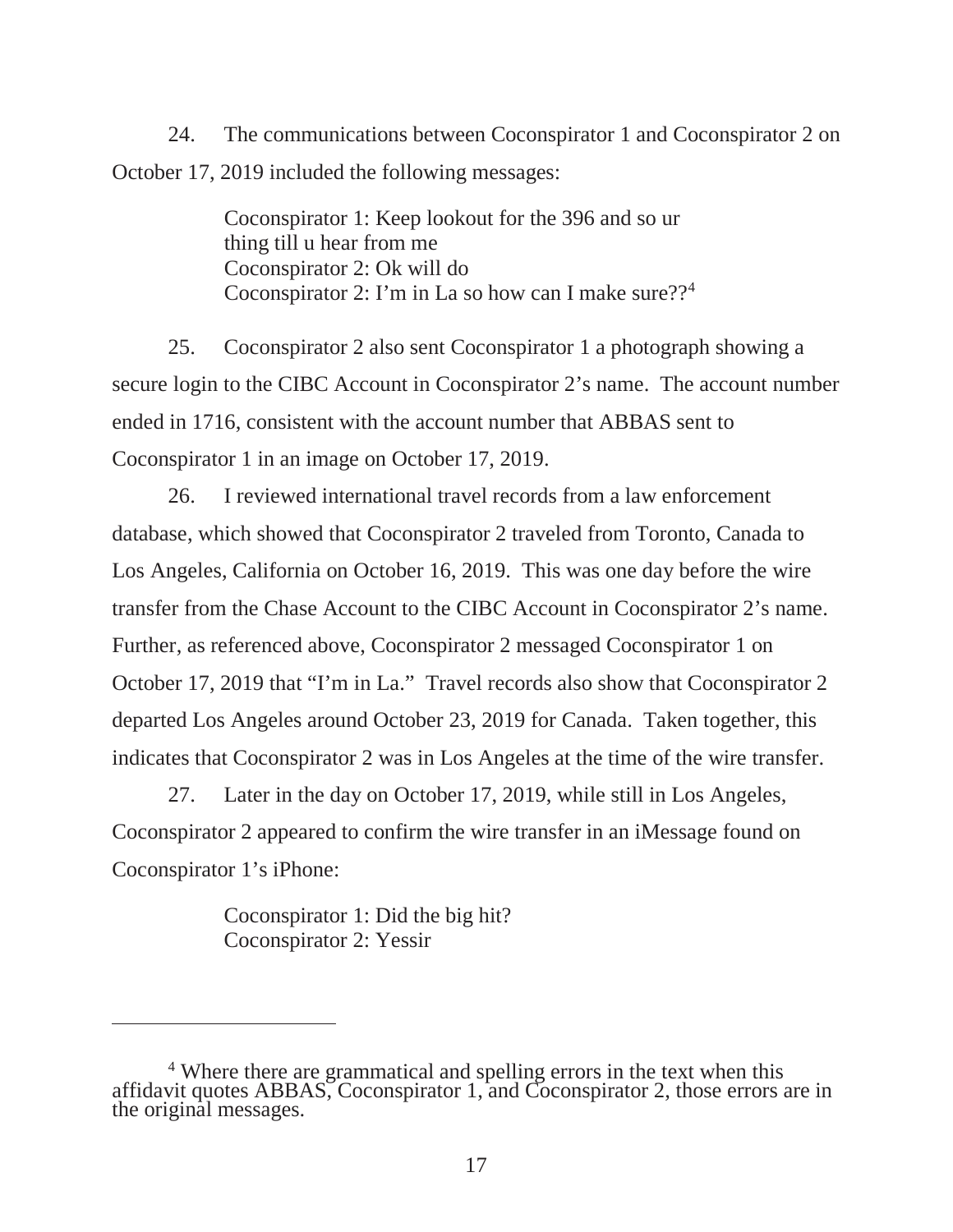28. After Coconspirator 2 appeared to confirm to Coconspirator 1 that the money was transferred to the CIBC Account, Coconspirator 1 appeared to provide confirmation back to ABBAS, within a minute:

> ABBAS: Sup bro Coconspirator 1: Confo u sent me today Coconspirator 1: Landed Coconspirator 1: Just nown

29. Coconspirator 1 then wrote that he was on an airplane and had just landed. A few seconds later, ABBAS asked, "Money came in?," and Coconspirator 1 responded, "Yes [¶] For Canada."

30. ABBAS then demanded, "Give me a screenshot." Coconspirator 1 stated that he was not able to because his Wi-Fi signal was not strong enough, but promised to send a screenshot.

a. I know, based on my training and experience, that persons involved in fraudulently obtaining and laundering funds from BEC schemes and other online fraud schemes often request confirmation of fraudulent transactions, including in the form of screenshots or photographs showing proof that the funds were transferred.

31. Based on my review of messages, Coconspirator 1 ultimately did not send that screenshot. I know from law enforcement agents that Coconspirator 1 was arrested on or about October 17, 2019, in a U.S. airport, on a federal arrest warrant, shortly after sending his last message to ABBAS.

## **C. The Foreign Financial Institution**

32. Based on information from FBI agents investigating the cyber-heist from the Foreign Financial Institution, I know that, on February 12, 2019, the Foreign Financial Institution suffered a computer intrusion and cyber-heist in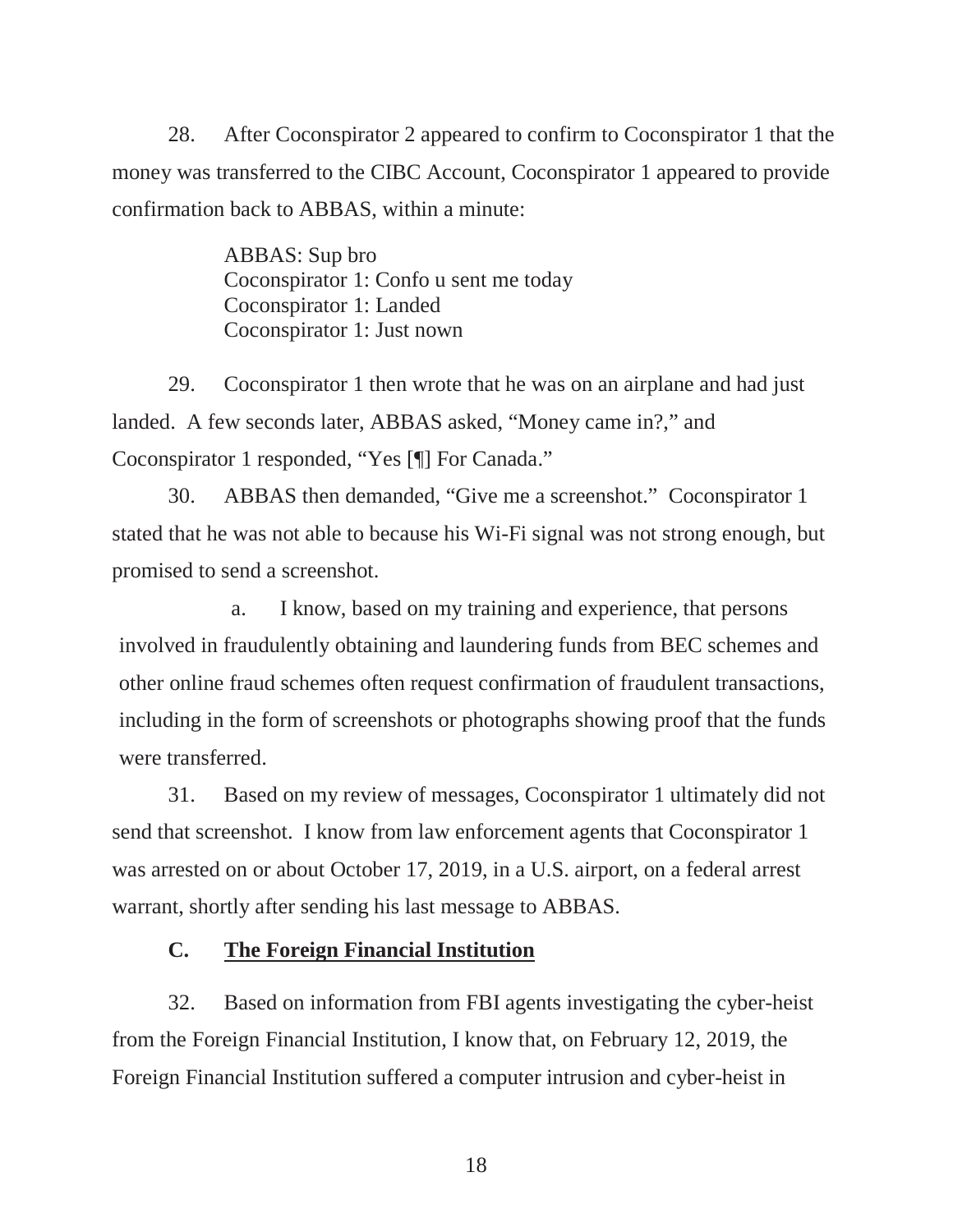which approximately  $\text{\textsterling}3$  million (approximately \$14.7 million) was fraudulently wired from the Foreign Financial Institution to bank accounts in multiple countries.

33. Coconspirator 1 and ABBAS, who used Phone Number 1 in these communications, exchanged messages discussing the cyber-heist from the Foreign Financial Institution. Based on my review of data from Coconspirator 1's iPhone and his Online Account, and discussions with FBI special agents and other law enforcement personnel familiar with this investigation, I know the following:

a. In a message on January 16, 2019, Coconspirator 1 contacted ABBAS asking for two European bank accounts that could receive "5m euro" ( $\epsilon$ 5 million), which he said would be from the country in which the Foreign Financial Institution is located (the "Foreign Financial Institution Country"). Coconspirator 1 stated several times that the "hit" would occur on February 12.

b. After some discussion, ABBAS sent Coconspirator 1 the account information for a Romanian bank account, which he said could be used for "large amounts."

c. ABBAS further said he could provide another account, and Coconspirator 1 said that it would be a payment of "5m"—i.e.,  $\epsilon$ 5 million—to each account.

d. On February 1, 2019, Coconspirator 1 told ABBAS that a coconspirator said that "12th February they doing it[.] I have 4 spots Available[.] u gave me 1/4[.] try to get me a next one pls it will both done at once." Coconspirator 1 also sent ABBAS a photograph of a computer screen containing a messaging conversation which discussed a February 12 "drop" and a "cashout."

e. On February 7, 2019, Coconspirator 1 told ABBAS, "12th feb they lunching [sic "launching"] the swift I need 1 more from you pls." Coconspirator 1 later explained, "I have 6 slots in total [¶] All 5m Euro [¶] Big hit in 12th feb [¶] They will all credit same time."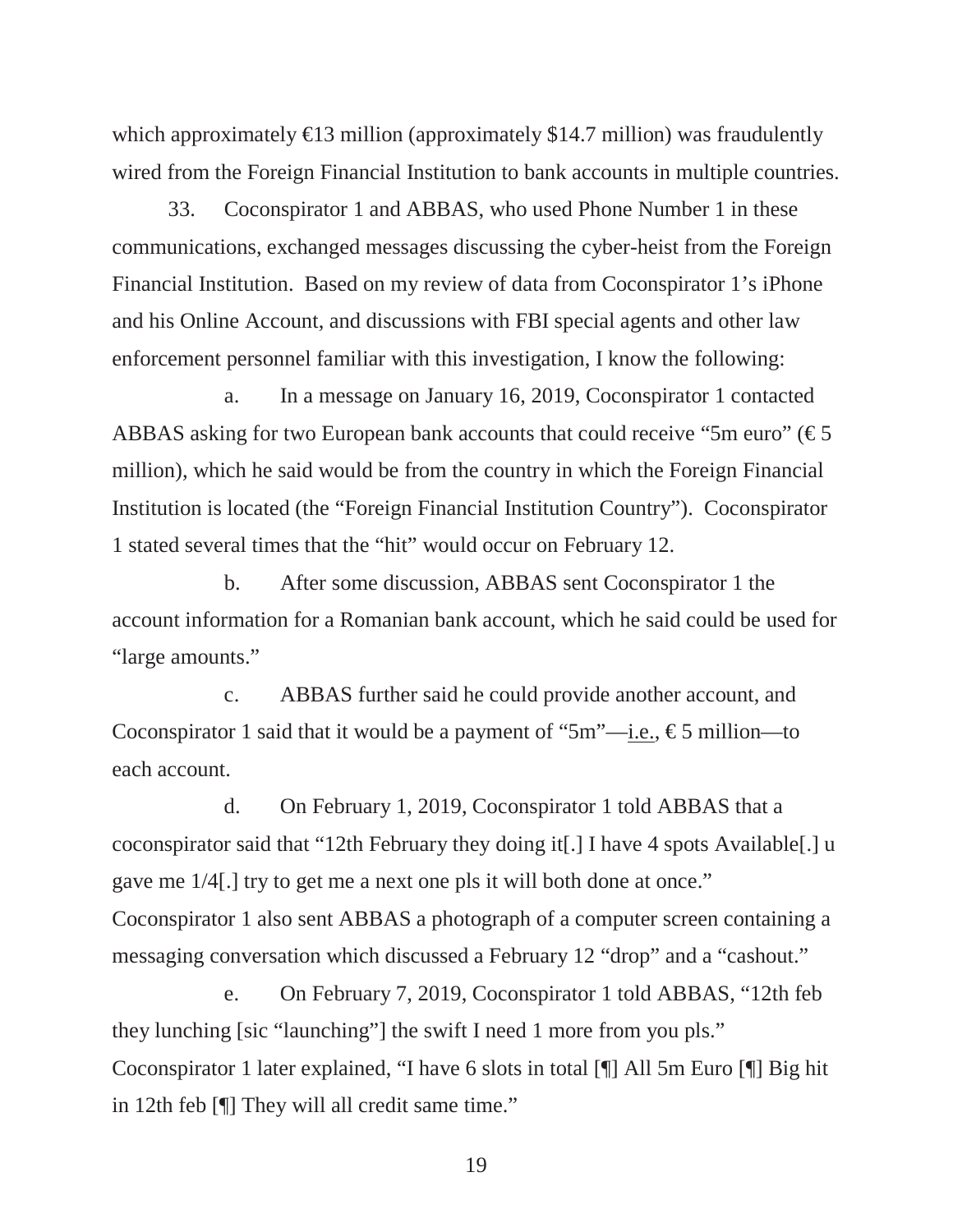i. SWIFT, or the Society for Worldwide Interbank Financial Telecommunication, provides a network that enables financial institutions worldwide to send and receive information about financial transactions in a secure, standardized, and reliable environment. SWIFT also sells software and services to financial institutions, much of it for use on the SWIFTNet network. SWIFT does not facilitate funds transfers. Rather, it sends payment orders, which must be settled by correspondent accounts that the institutions have with each other. Each financial institution, to exchange banking transactions, must have a banking relationship by either being a bank or affiliating itself with one (or more) bank(s) so as to enjoy those particular business features.

ii. I further know, based on my experience with this investigation, and from FBI agents investigating Coconspirator 1 and other targets, that hackers sometimes will attempt to conduct cyber-heists by gaining access to a bank's computer network and then sending fraudulent and unauthorized SWIFT messages.

f. On February 10, 2019, Coconspirator 1 told ABBAS, "Brother tonight is my dead line to submit anything more," and then asked, "Do u want add one more or just stick to that one u gave me ?" The next day, ABBAS responded, and provided account information for another bank account in Bulgaria.

g. A photograph, dated February 13, 2019, found in Coconspirator 1's Online Account showed a computer screen with a messaging conversation in which Coconspirator 1 and another person discussed a number of "drops," i.e., bank accounts that could receive fraudulent funds. One participant said that there could only be "1 euro" drop, and they then discussed how many of Coconspirator 1's drops would be used. The username known to be used by Coconspirator 1 stated, "I have 3 euro 1 usa [¶] 2 romania 1 bulgaria 1 usa."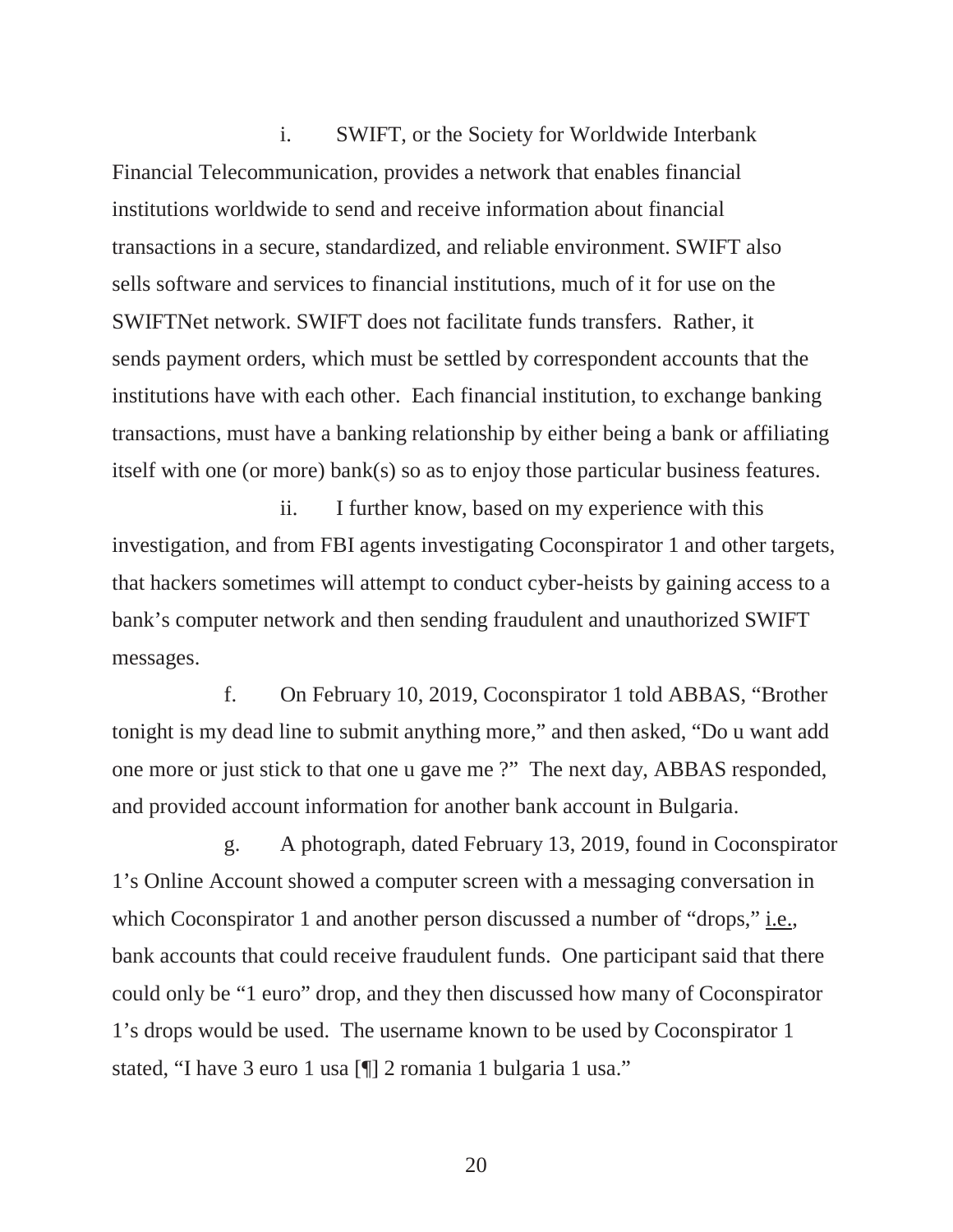h. On February 12, 2019, Coconspirator 1 told ABBAS, "Wire is completed  $\dots$  We did it [[]] 500k euro  $\bullet$  [[]] Should be on ur side by now."

i. In the conversation that followed, Coconspirator 1 told ABBAS that there was only one wire to the account in Romania, "Sender name : tipico group limited [¶] Country : [Foreign Financial Institution Country] [¶] Amount : 500k euro. . . It's there now my other crew confirmed it's there as well[.]" Later, while they were trying to figure out whether the wire had been successful, Coconspirator 1 added, "They did me 3 wires ( 2 to euro 1 to USA ) . . . Bank it came from is :[Foreign Financial Institution] . . . Brother, we still have access and they didn't realize , we gonna shoot again tomoro am." ABBAS then confirmed that Coconspirator 1 was saying that the new wire would be sent to the second bank account he provided to Coconspirator 1, in Romania.

j. An image of a conversation saved in Coconspirator 1's Online Account, dated February 12, 2019, with a person other than ABBAS, discussed a payment specifically from the Foreign Financial Institution. The conversation in the image stated, "my guy also deleted history logs at the bank so they won't even c the transaction."

k. The next day, February 13, 2019, after ABBAS sent screenshots showing that the funds had not arrived in the Romanian bank account, Coconspirator 1 responded, "Today they noticed and pressed a recall on it , it might show and block or never show." Coconspirator 1 then sent an image of a news article to ABBAS detailing the theft of funds from the Foreign Financial Institution, followed by a message stating "Look it hit the news." ABBAS then replied "damn."

l. Coconspirator 1 then wrote to ABBAS: "Next one is in few weeks will let U know when it's ready. to bad they caught on or it would been a nice payout."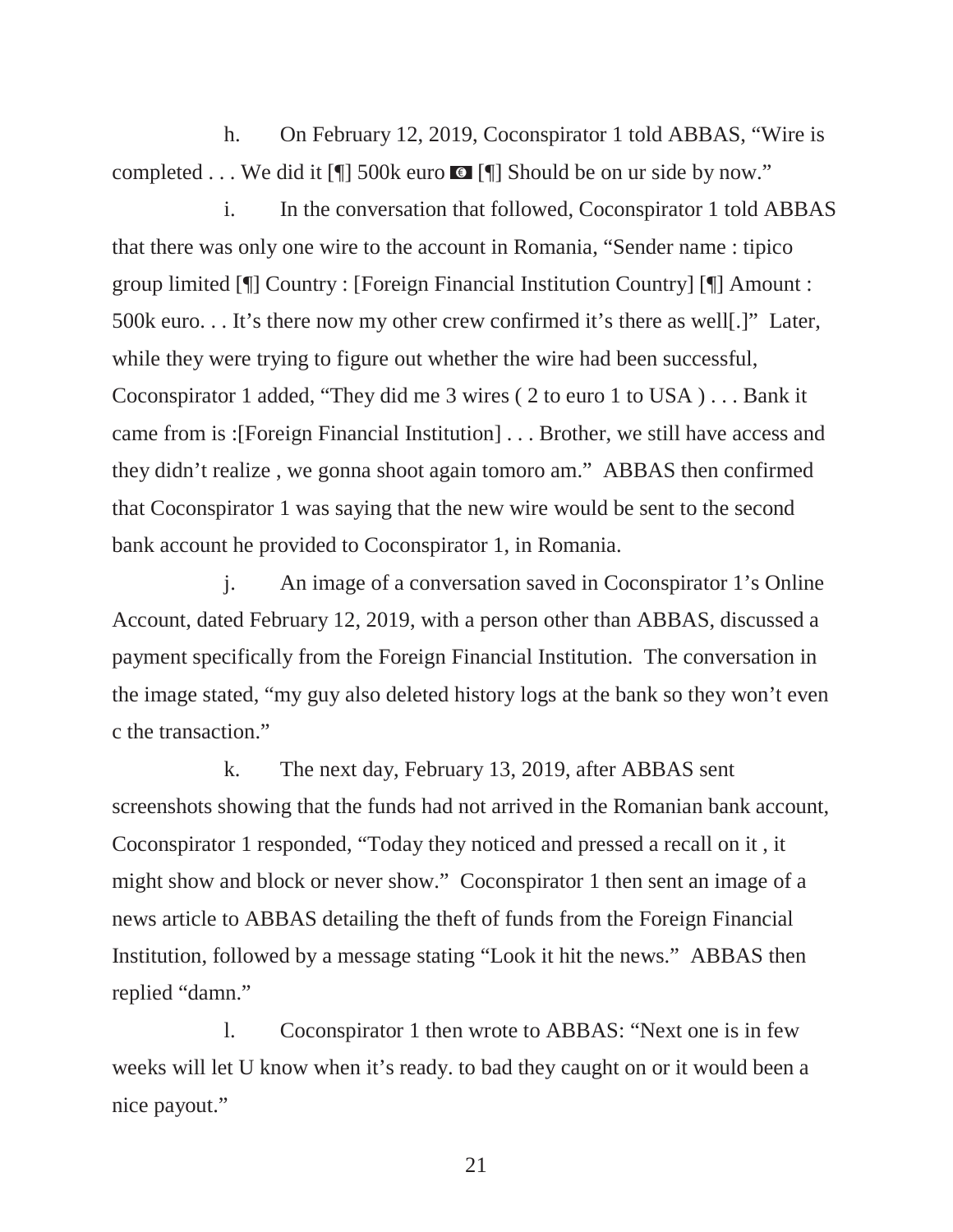# **D. Additional Fraudulent Schemes and Attempted Money Laundering**

34. In addition to participation in those fraudulent schemes, ABBAS and Coconspirator 1 discussed additional BEC frauds and/or other fraudulent schemes in 2019. These included schemes where ABBAS and Coconspirator 1 sought to fraudulently obtain millions—and, at times, hundreds of millions—of U.S. dollars and U.K. pounds sterling, as described below.

35. On March 10, 2019, Coconspirator 1 requested a bank account in the U.A.E. from ABBAS into which approximately \$5 million could be deposited from a victim in the United States. Coconspirator 1 told ABBAS that the "job" would be "Monday am USA time," and, after some discussion, wrote, "Brother I need it now or we will lose our chance pls." ABBAS responded by providing bank account information for an account at Commercial Bank International in Dubai, U.A.E.

36. On April 30, 2019, Coconspirator 1 told ABBAS, "Brother I have 4 company's in uk ready to switch bank acc on file but acc has to be open beneficiary." After some discussion, Coconspirator 1 further stated, "I have a room working for me , we have leads and company contracts . My guy r changing acc on file for 100m contracts and there payment are once or twice a week 1-5m [¶] I have 4 ready to switch up."

a. Based on my training and experience, it appears Coconspirator 1 was referring to a BEC scheme, because BEC schemes often involve a hacker or fraudster tricking a victim into sending a payment to a coconspirator's account by switching bank account information on payment instructions provided to the victim. I also know that an "open bene" or "open beneficiary" account is a bank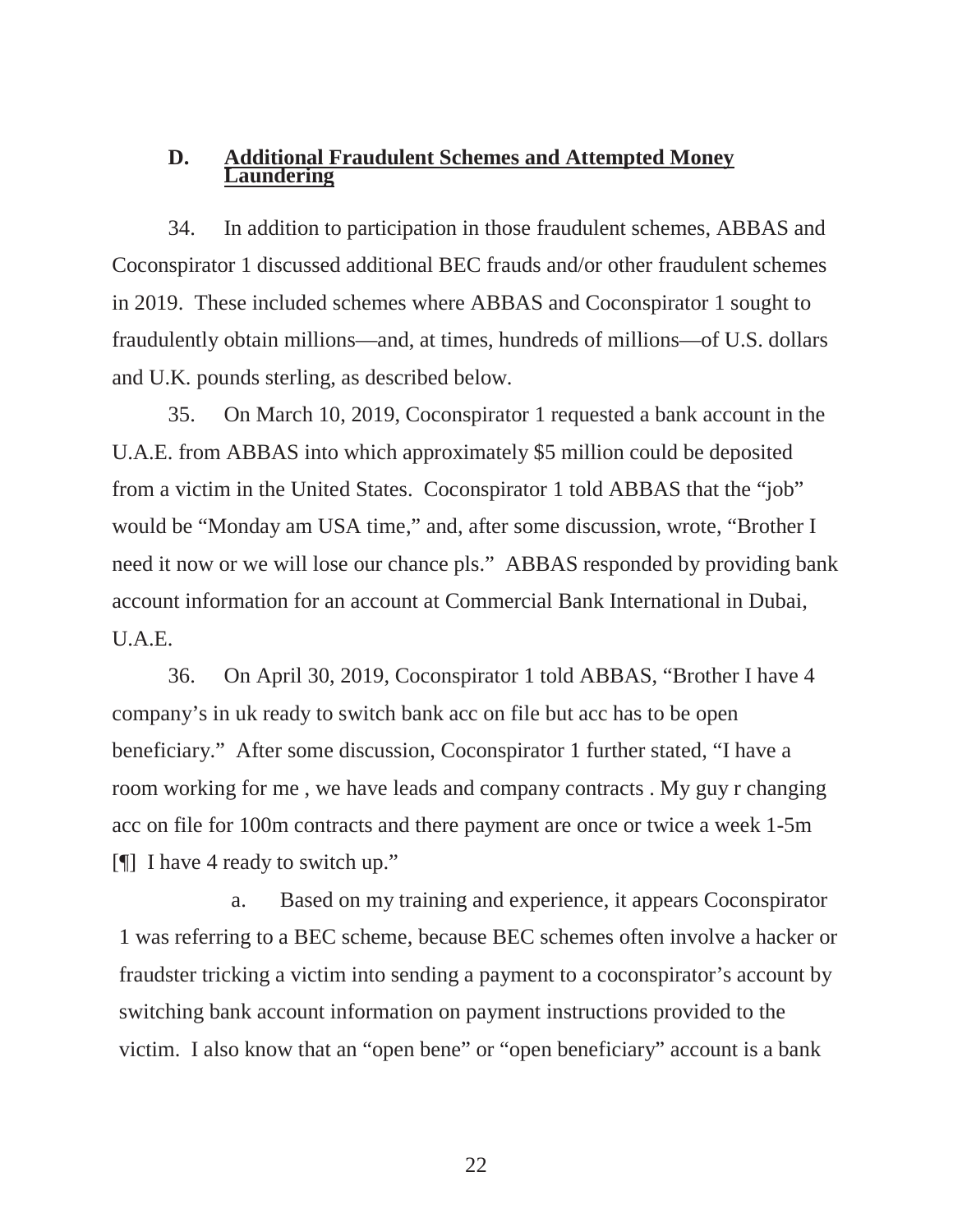account where a different business account name can be substituted to help in deceiving the victim into sending funds.

b. It thus appears that Coconspirator 1 was telling ABBAS that coconspirators were fraudulently obtaining \$1 million to \$5 million through a BEC scheme once or twice a week, and was asking ABBAS for a bank account that could be used to receive such funds.

37. On May 3, 2019, Coconspirator 1 told ABBAS, "I need uk open beneficiary acc for Monday bro !!!!! [¶] Today I they paid me." Coconspirator 1 also sent ABBAS an image of a message from another person saying, "Yo [¶] 3 invoices totaling 1.1 M going into that account today . . . 346k 256k and 507k." Coconspirator 1 then said, "Bro I have a room ready." In the resulting discussion, Coconspirator 1 told ABBAS that he was "doing invoice account swap" and needed "account open beneficiary." When ABBAS asked, "Which country," Coconspirator 1 responded, "U tell me what country is best i attack [¶] But [¶] I have uk [¶] Ready live."

38. On May 7, 2019, Coconspirator 1 sent ABBAS a photograph of an apparent banking website showing a transaction "due to be paid" of approximately 1,110,447 of some currency, which is around the same amount as the discussion described in the prior paragraph. Coconspirator 1 then wrote, "I sent 1.1m pound to acc they said open ben in uk money landed and now they asking questions  $\delta \Gamma$ have other companies ready to swap bro pls help me out I am losing millions." ABBAS then stated, "I will paste u one today," and Coconspirator 1 responded, "When we swap bro the only thing we change is iban or acc on file and we keep all other info as original but we can put acc name on the memo , u need acc that can handle millions and not block." The next day, after Coconspirator 1 stated, "Brother my guy can do refund to any visa debit card [¶] Just need card number exp and name," ABBAS and Coconspirator 1 had some additional discussion that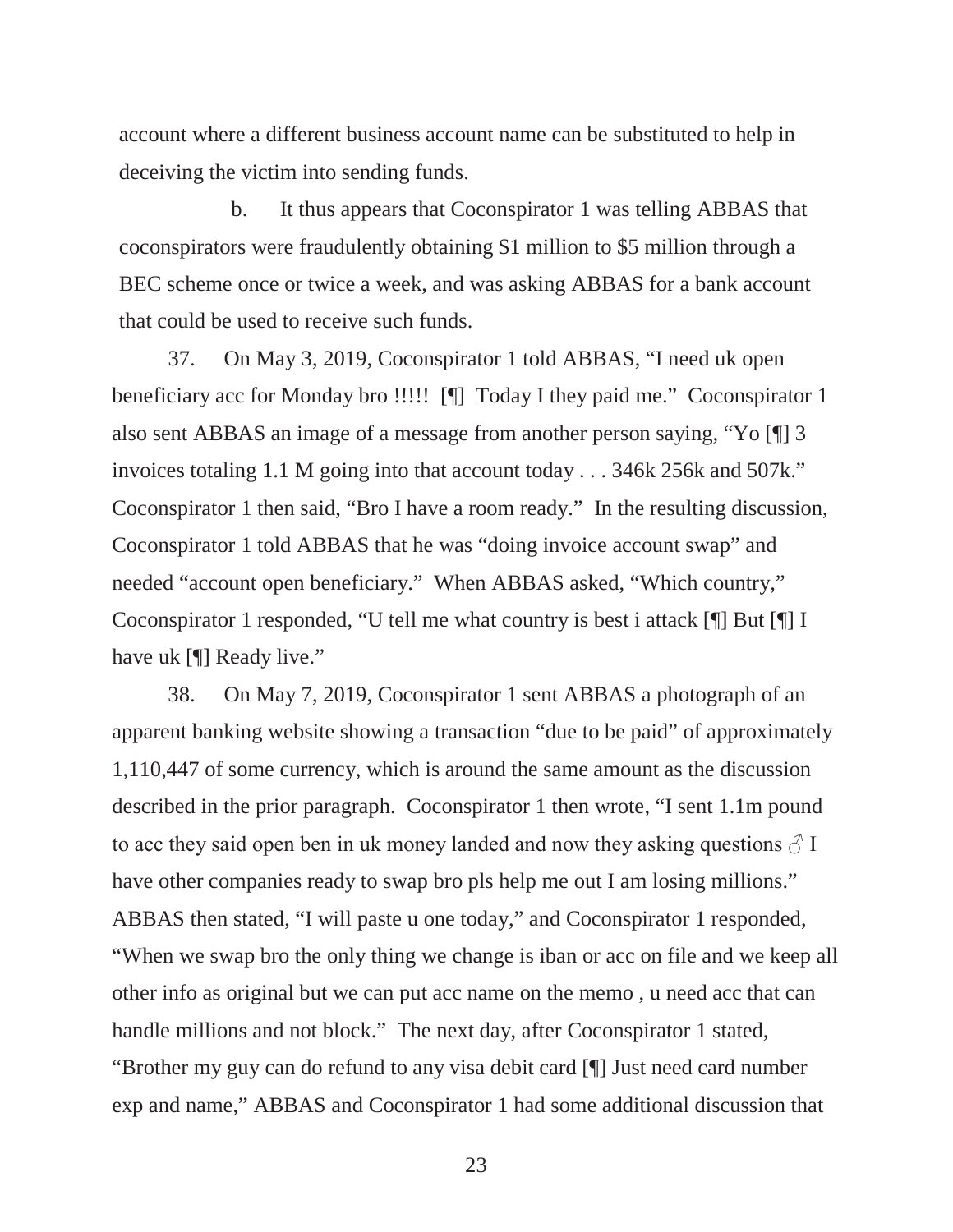appeared to be about credit card numbers, culminating with ABBAS providing bank account information for an account in Mexico.

39. On May 12, 2019, Coconspirator 1 wrote to ABBAS, "Brother tonight we are gonna swap ur acc on a big contract payments will be 3-6m every week [¶] I give u confirmation in 12he [¶] From uk." After ABBAS acknowledged the message, Coconspirator 1 wrote on May 13, 2019, "Your acc has been updated on file , give me 2hr I will send unall details my workers just went to sleep." ABBAS responded, "Waiting."

40. Coconspirator 1 then sent messages to ABBAS about the apparent victims. First, Coconspirator 1 sent the name of an English Premier League football club, listing the club's address as the stadium where the club plays. Coconspirator 1 also wrote, "Amount 100M £," indicating that the fraudulent transaction would be for  $\pounds$  100 million. Second, Coconspirator 1 sent the name of a U.K. company with an address in Edinburgh, Scotland, and wrote, "Amount 200m £." Coconspirator 1 then added, "We swapped ur acc under 2 contracts. Tomorow morning we will send u the previous payment and amount with future paymanet and amount [¶] Can I have 1 more for tomorow to swap pls."

41. In response, ABBAS stated, "Bro [¶] I can't keep collecting houses n not give them a feed back n keep asking for more [¶] This things cost a lot of money now to open." ABBAS and Coconspirator 1 then discussed the use of the account, and Coconspirator 1 sent a photograph of a computer screen showing the Mexican bank account information with the name of a U.K. company, with a U.K. address, substituted as the beneficiary information. ABBAS responded, "When it's done let me know."

a. I know based on my training and experience, and from other FBI agents who have experience with these matters, that Nigerian-origin subjects sometimes use the words "aza" (sometimes "azar," "azza," or "azah") or "house"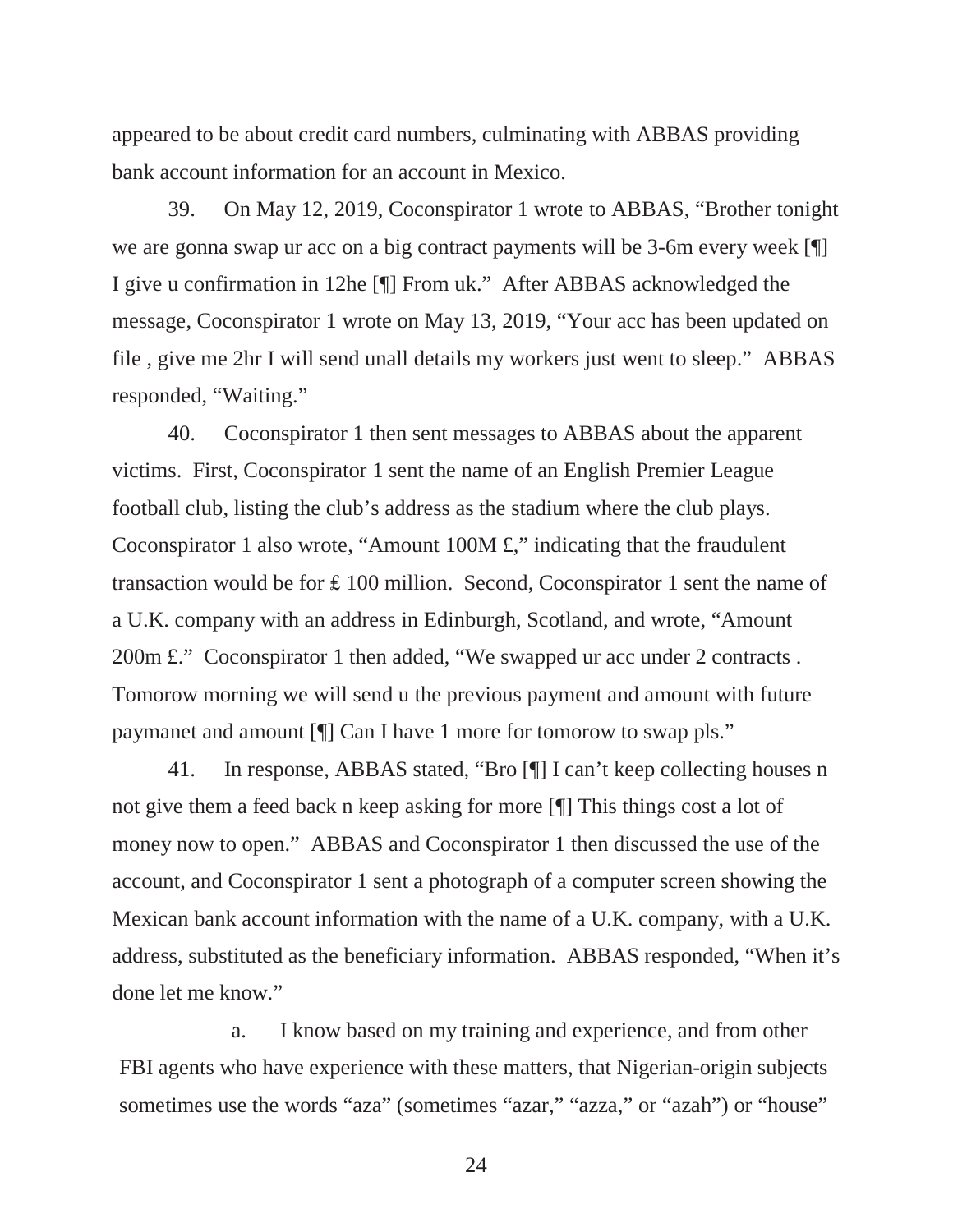to refer to a bank account used to receive proceeds of a fraudulent scheme. The word "house" is also sometimes used to refer to a bank itself. I observed that, in other messages with ABBAS, Coconspirator 1 used the term "azza," in addition to using the term "house." (While Coconspirator 1 is not Nigerian, he is known to have communicated with multiple Nigerian-origin coconspirators.)

42. On July 3, 2019, Coconspirator 1 reported to ABBAS, "Brother I can't send from uk to Mexico they keep finding out , but uk 2 uk these guy keep paying and I can show u my last week cashout." He also added that another coconspirator "has acces to a European bank and want to initiate a MT103/202 10- 50 million if u know about it."

a. I know based on my training and experience that MT103 and MT202 are types of SWIFT messages. It thus appears that Coconspirator 1 was referencing a cyber-heist scheme in which a coconspirator would be able to make fraudulent transfers of 10 million to 50 million in dollars or euros.

// //

//